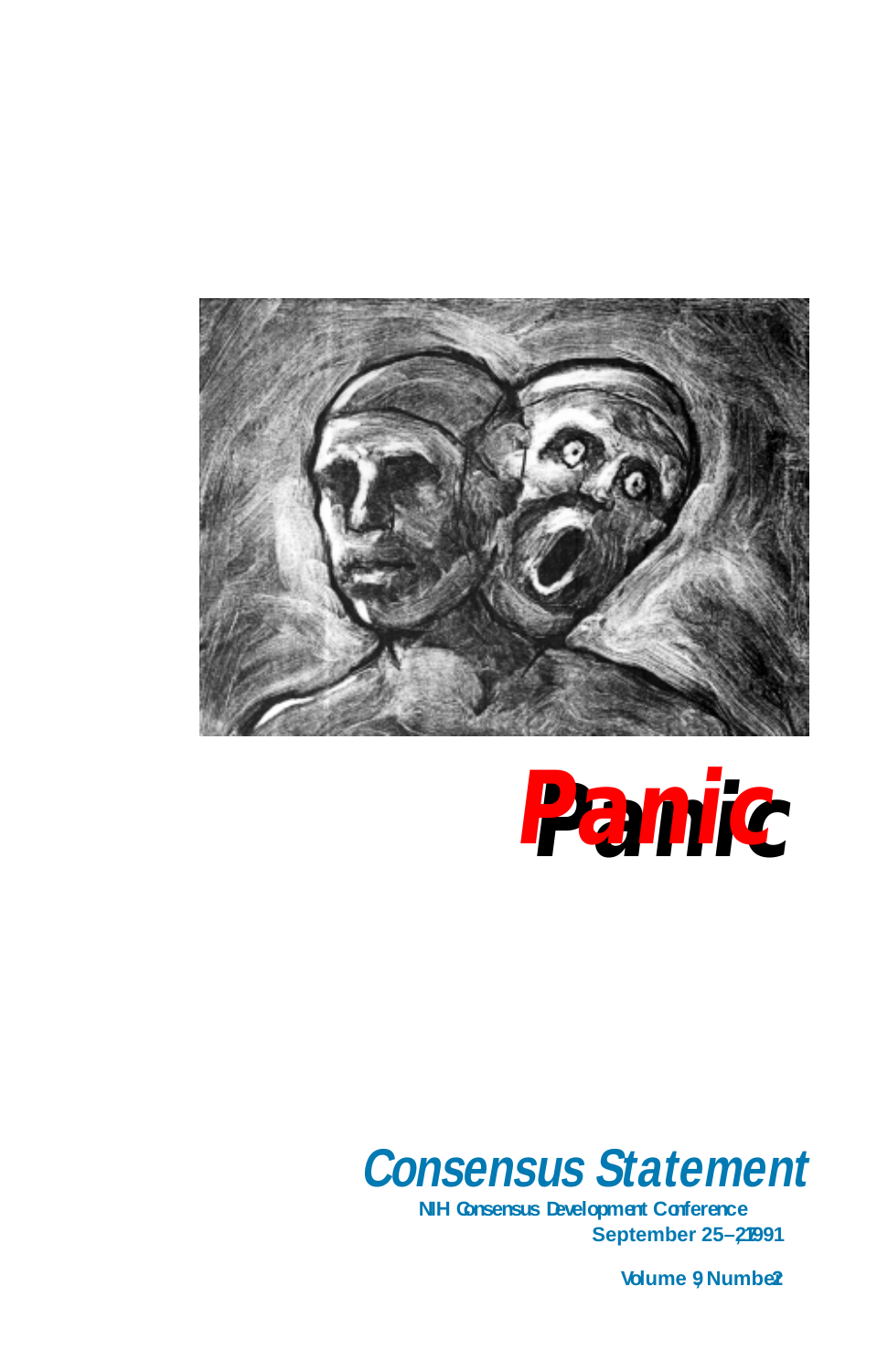*NIH Consensus Development Conferences are convened to evaluate available scientific information and resolve safety and efficacy issues related to a biomedical technology. The resultant NIH Consensus Statements are intended to advance understanding of the technology or issue in question and to be useful to health professionals and the public.* 

*NIH Consensus Statements are prepared by a nonadvocate, non-federal panel of experts, based on: (1) presentations by investigators working in areas relevant to the consensus questions during a 1-1/2 day public session; (2) questions and statements from conference attendees during open discussion periods that are part of the public session; and (3) closed deliberations by the panel during the remainder of the second day and morning of the third. This statement is an independent report of the panel and is not a policy statement of the NIH or the Federal Government.* 

*Copies of this statement and bibliographies prepared by the National Library of Medicine are available from the Office of Medical Applications of Research, National Institutes of Health, Federal Building, Room 618, Bethesda, MD 20892.* 

*For making bibliographic reference to the consensus statement from this conference, it is recommended that the following format be used, with or without source abbreviations, but without authorship attribution:* 

*Treatment of Panic Disorder. NIH Consens Statement 1991 Sep 25-27; 9(2):1-24.*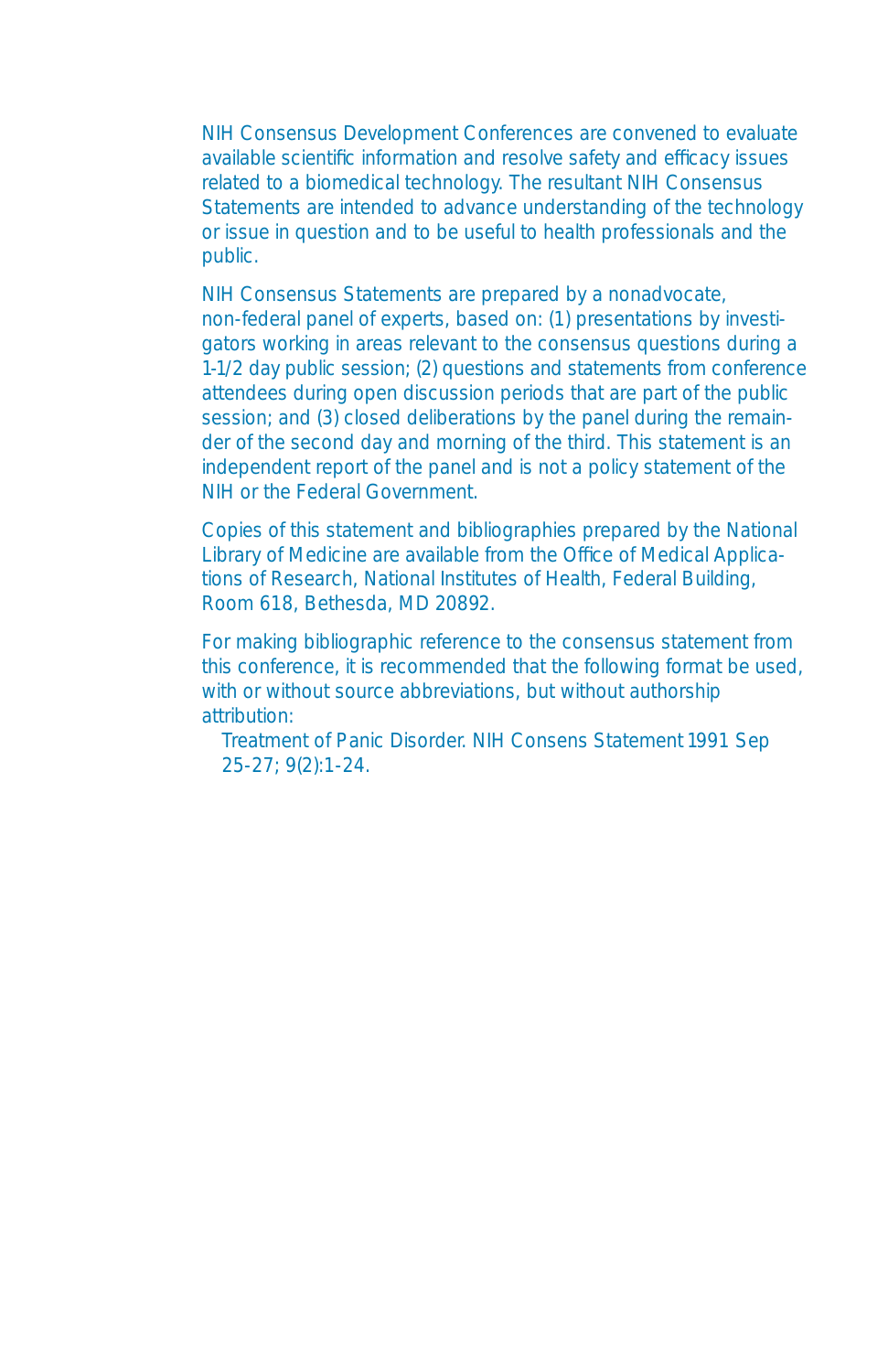This statement reflects the panel's assessment of medical knowledge available at the time the statement was written. Thus, it provides a "snapshot in time" of the state of knowledge on the conference topic. When reading the statement, keep in mind that new knowledge is inevitably accumulating through medical research.



**Volume 9, Number 2**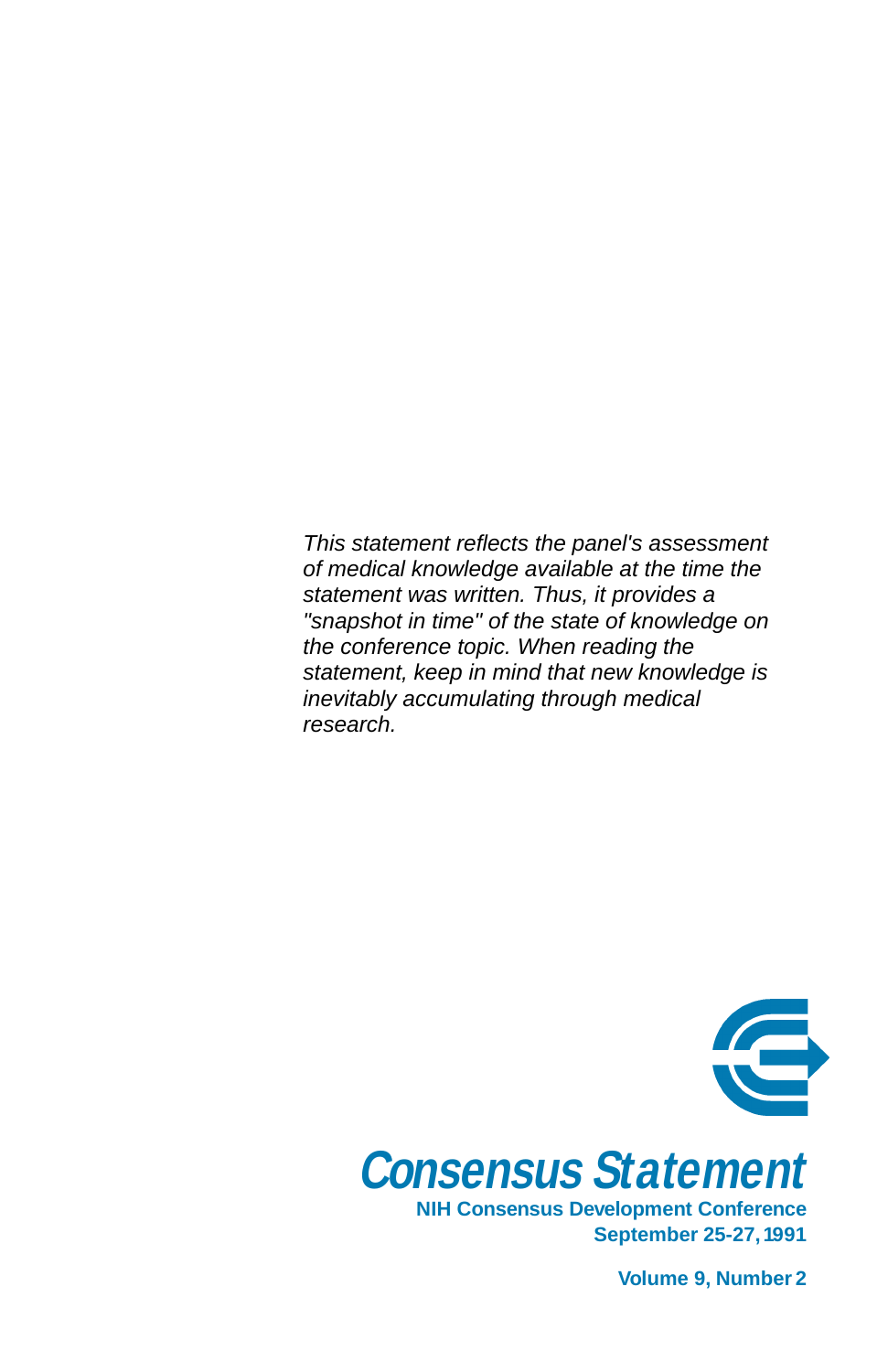# **Introduction**

Panic disorder with and without agoraphobia is a debilitating condition that will afflict at least 1 out of every 75 people in this country and worldwide during their lifetime. Panic attacks are characterized by sudden and unexpected discrete periods of intense fear or discomfort associated with shortness of breath, dizziness, palpitations, nausea, or abdominal distress. During an attack people often believe that they are having a heart attack or, alternately, that they are losing their mind. Panic sufferers often develop agoraphobia secondary to the occurrence of these unexpected panic attacks. Consequently, they begin to avoid places where they fear a panic attack may occur or where help would be difficult to obtain. If the agoraphobia becomes severe enough, a person may become housebound.

A growing body of knowledge indicates that some medications and selected psychosocial treatments are effective for panic disorder, with and without agoraphobic avoidance. Two classes of antidepressants (i.e., tricyclics and monamine oxidase inhibitors) as well as certain high-potency benzodiazepines (e.g., alprazolam, lorazepam, and clonazepam) have been found to be effective in reducing or eliminating panic attacks associated with the various forms of panic disorder. Substantial research efforts continue the search for other medications useful in the treatment of these conditions. Initial indications are that some of these other agents, particularly the serotonin uptake blockers, may be effective panic medications. The pharmacological agents may present problems such as undesirable side effects, the risk of dependence, and a significant relapse rate once medication is discontinued.

Several variations and combinations of behavioral and cognitive treatment approaches also have demonstrated efficacy in the reduction and/or elimination of panic attacks and agoraphobia. Early reports of research specifically targeting panic attacks indicate that significant numbers of patients are panicfree at the end of cognitive-behavioral treatment and remain so at a 2-year followup.

Information is sparse on such issues as (1) the effectiveness of combined psychosocial and pharmacological treatments, (2) the mechanisms of therapeutic action, (3) demographic and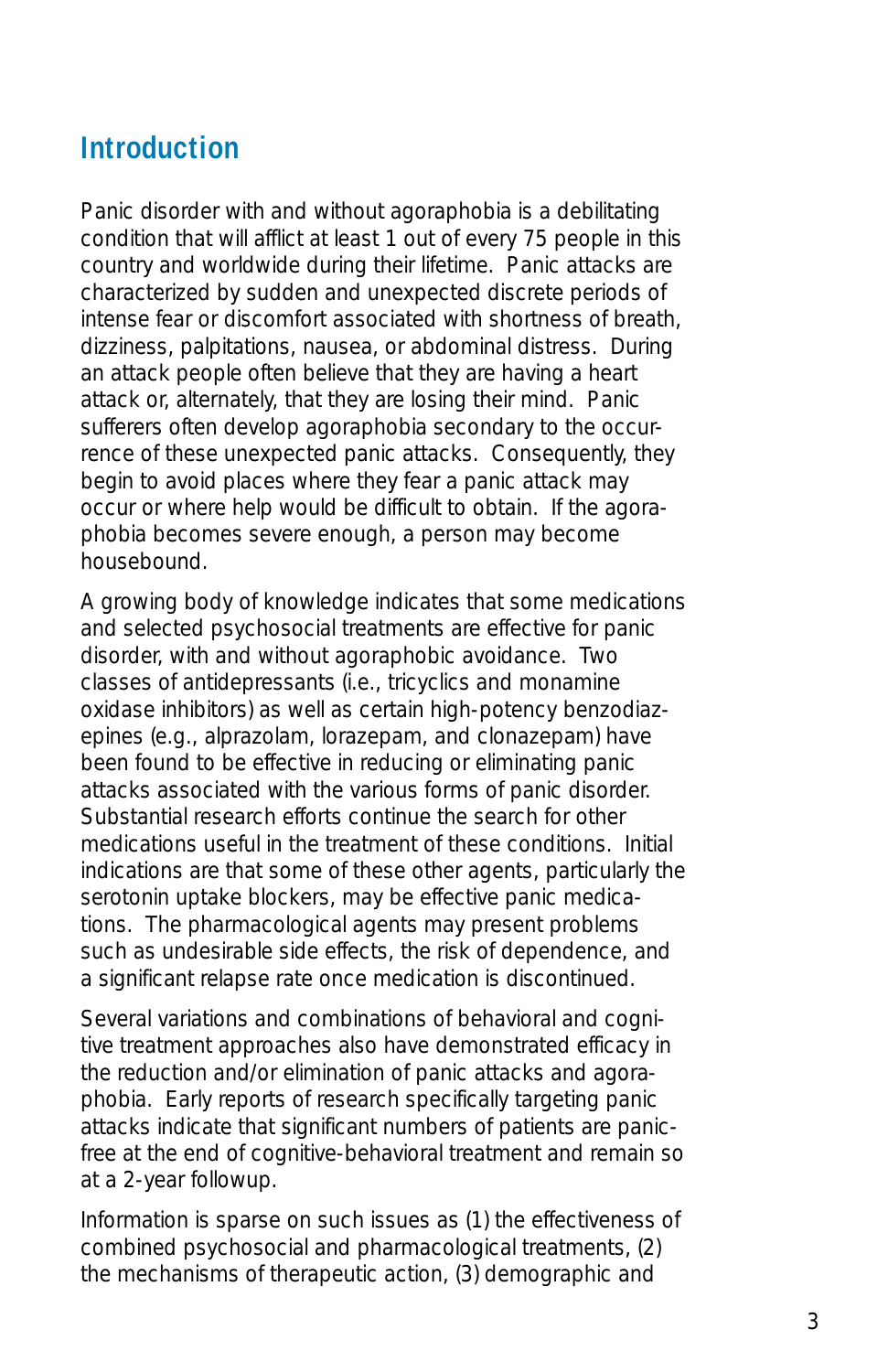other patient factors that may predict responsiveness to either class of treatment, (4) the long-term effectiveness of treatments for panic disorder once treatment stops, and (5) the value of these treatments for those patients who suffer from panic disorder in combination with other psychological and psychiatric disorders. The latter group represents a significant segment of those people suffering from panic disorder.

To help resolve questions surrounding these and other issues, the Office of Medical Applications of Research of the National Institutes of Health in conjunction with the National Institute of Mental Health convened a Consensus Development Conference on the Treatment of Panic Disorder on September 25-27, 1991. Following a day and a half of presentations by experts in the relevant fields and discussion from the audience, a consensus panel comprising experts in psychology, psychiatry, cardiology, internal medicine, and methodology, as well as members of the general public, considered the scientific evidence and formulated a consensus statement that addressed the following five questions:

- What are the epidemiology, natural history, and course of panic disorder with and without agoraphobia? How is it diagnosed?
- What are the current treatments? What are the short-term and long-term effects of acute and extended treatment of this disorder?
- What are the short-term and long-term adverse effects of these treatments? How should they be managed?
- What are considerations for treatment planning?
- What are the significant questions for future research?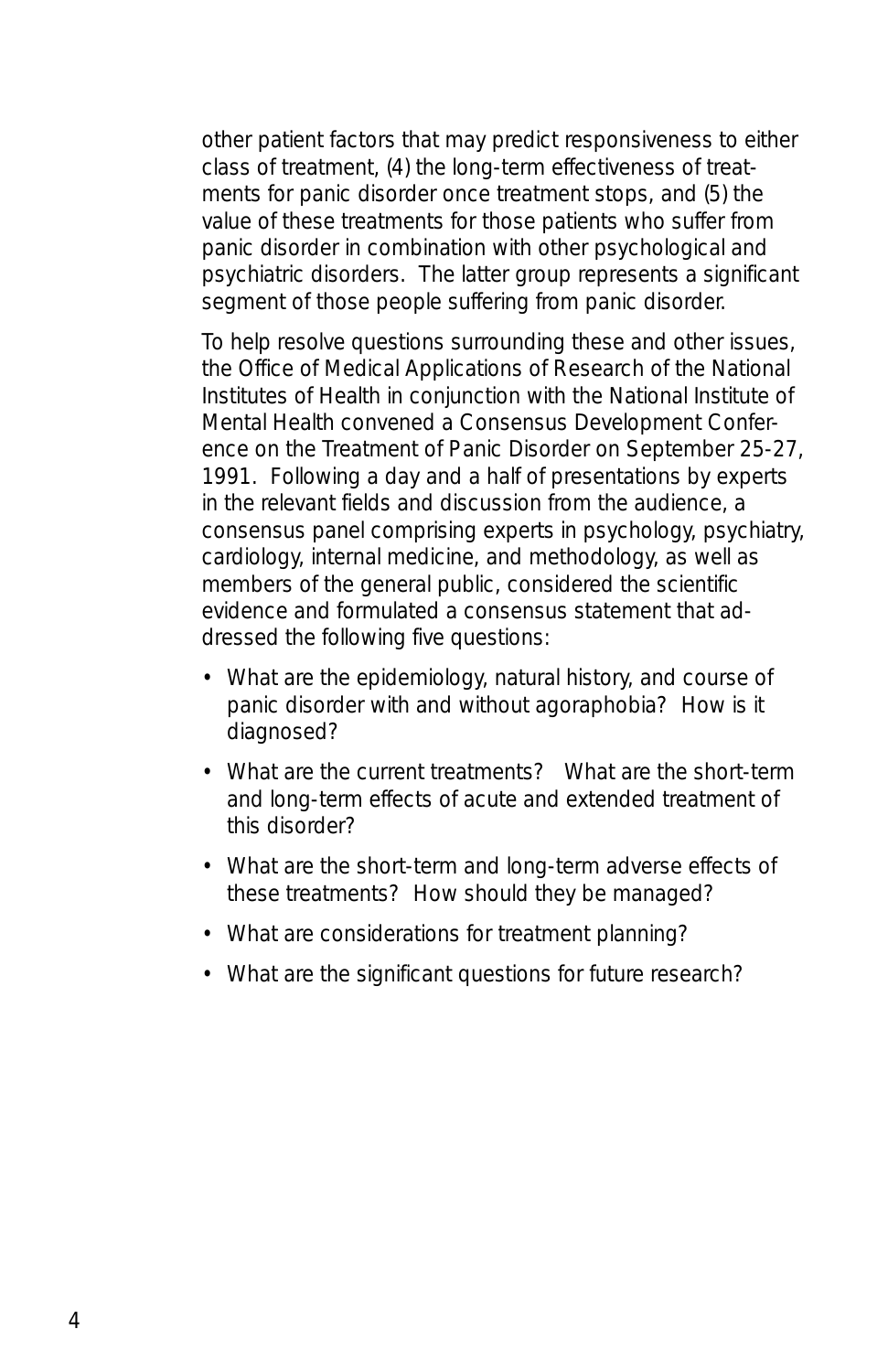# **What Are the Epidemiology, Natural History, And Course of Panic Disorder With and Without Agoraphobia? How Is It Diagnosed?**

## **What Is Panic Disorder?**

Beginning in the 1960's, investigators and clinicians began to differentiate patients who had unexpected anxiety attacks from patients with other anxiety disorders. The diagnostic category of panic disorder was first officially recognized with the publication of *Diagnostic and Statistical Manual of Mental Disorders*  (3rd edition) of the American Psychiatric Association in 1980 (DSM-III). These criteria were modified slightly with the 1987 publication of the revised version of the *Diagnostic Manual*, DSM-III-R.

Fundamental to the diagnosis of panic disorder is the occurrence of panic attacks. These attacks consist of discrete periods of intense fear or discomfort in which at least four of the symptoms noted below develop abruptly and reach a crescendo within 10 minutes, typically lasting 10 minutes or so. Attacks may recur repeatedly and rapidly, however, once these symptoms abate, severe anxiety may last for many hours. The symptoms include:

- shortness of breath (or smothering sensations)
- dizziness, unsteady feelings, or faintness
- palpitations or accelerated heart rate (tachycardia)
- trembling or shaking
- sweating
- choking
- nausea or abdominal distress
- depersonalization or derealization
- numbness or tingling sensations (paresthesias)
- flushes (hot flashes) or chills
- chest pain or discomfort
- fear of dying
- fear of going crazy or doing something uncontrolled

Panic attacks may occur as rare isolated incidents that cause little or no sustained impact on the individual's functioning or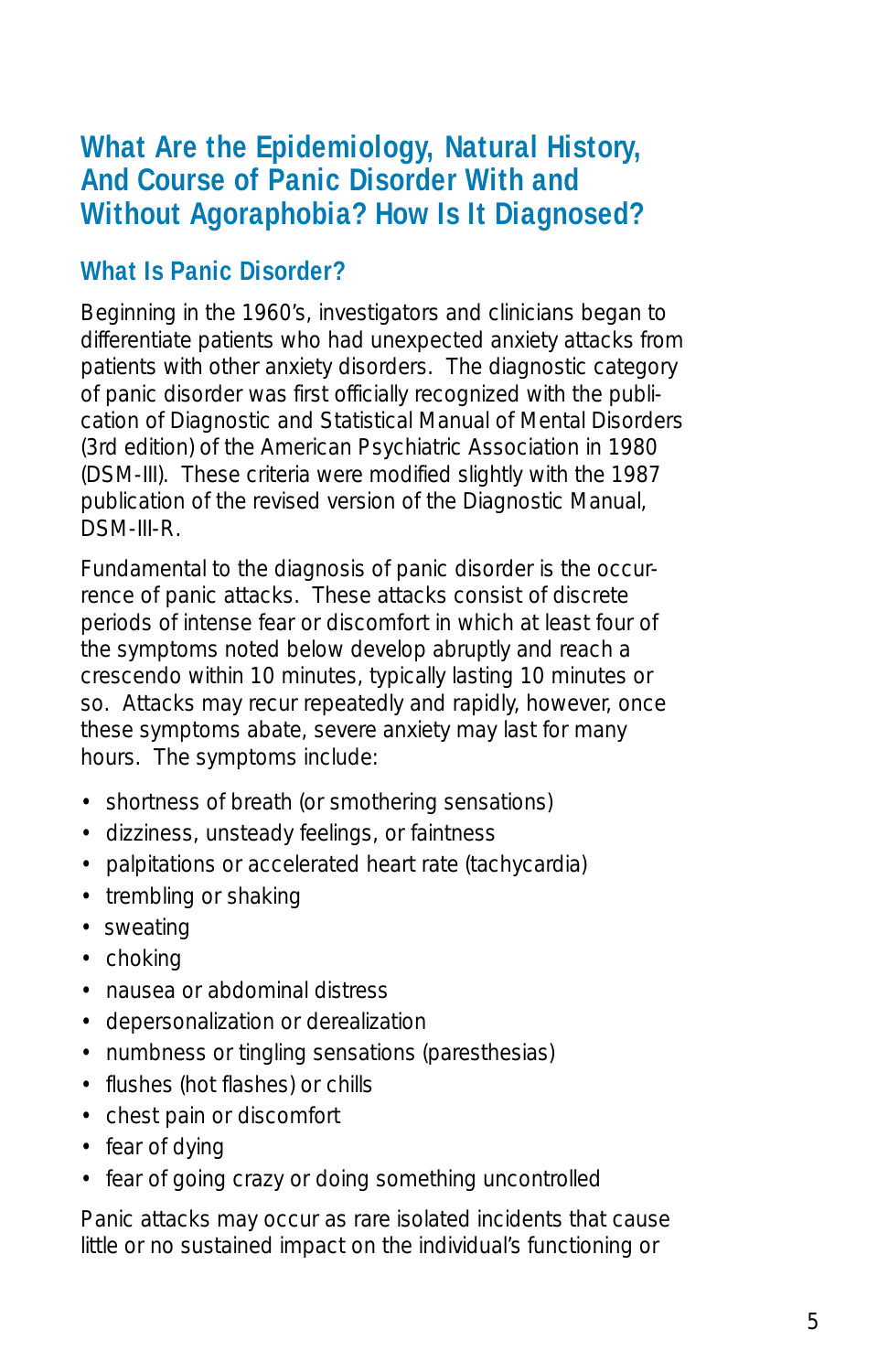as clusters of attacks with adverse effects. They also occur during sleep.

To satisfy the diagnostic criteria for panic disorder, at least some of the panic attacks must occur unexpectedly or spontaneously, that is, in the absence of specific environmental or situational triggers such as elevators, public speaking, snakes, closed spaces, or other situations that evoke fearful avoidance in some people. Further, the diagnostic criteria require either a clustering of at least four attacks spread over a 4-week period or one or more attacks followed by at least 1 month of fearful anticipation of experiencing more such attacks.

Although research is under way to test and refine these criteria, there is a broad consensus that panic disorder, as currently defined, is a distinct condition with a specific presentation, course, positive family history, complications, and response to treatment.

Panic disorder must be differentiated from other disorders that may share similar clinical features. At this time, diagnosis is dependent on a detailed clinical assessment of the presenting complaints and history because there are no specific laboratory tests. A medical workup is recommended to rule out other conditions. At the same time, the risk of misdiagnosis leading to costly medical investigations and delays in treatment for panic disorder must also be guarded against.

Currently, two main subtypes of panic disorder are widely recognized and codified in DSM-III-R. These subtypes vary in the severity and extensiveness of phobic avoidance: panic disorder without agoraphobia and panic disorder with agoraphobia. In cases of panic disorder with agoraphobia, there is avoidance of places or situations from which escape might be difficult or embarrassing or in which help might not be available in the event of a panic attack. The degree of avoidance may vary from mild to moderate or, at the extreme, to a constricted lifestyle imposed by severe avoidance, resulting in the individual's being nearly or completely housebound or otherwise severely dysfunctional.

Investigators are seeking to develop additional ways of subtyping panic disorder based on the phenomenology, age of onset, response to treatment, etc., which may have implications for etiology, diagnosis, and treatment.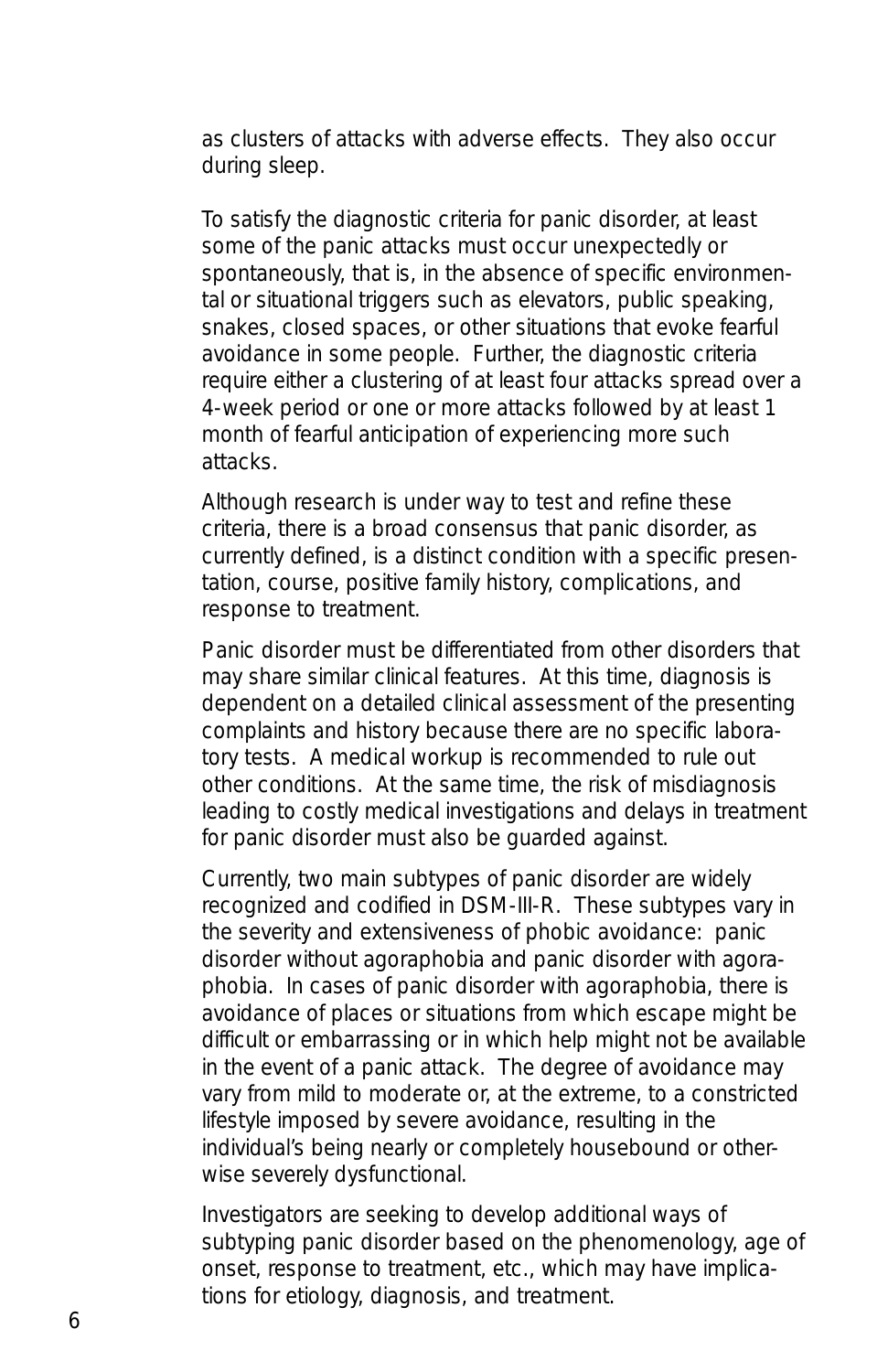## **Differential Diagnosis: Separating Panic Disorders From Other Disorders**

There are many other disorders in which panic attacks may occur. The more common are simple phobia (in which the panic occurs immediately before or upon exposure to the feared situation and nowhere else) and social phobias in which they occur only when individuals feel they are the focus of others' attention (e.g. while eating). Other disorders that should be considered in differential diagnosis include claustrophobia; severe depression; dissociative disorders; generalized anxiety without panic; alcohol or drug withdrawal; stimulant abuse (caffeine, cocaine, amphetamines); physical disorders such as cardiac, adrenal, vestibular, thyroid, or seizure disorders.

## **Epidemiology and Course**

Panic disorder is relatively common; similar rates have been found in many countries in international studies. Approximately one third of the individuals with panic disorder also have agoraphobia, although in clinical settings, the majority present with some agoraphobia. Panic disorder with agoraphobia is diagnosed about twice as frequently in females as in males.

The most common age of onset is middle teens and early adulthood; however, panic disorder may onset at any time. A common pattern of onset is the occurrence of occasional unexpected panic attacks that then increase in frequency and are associated with mounting fears of having subsequent attacks. Over time there is often a pattern of spreading fearful avoidance.

Little is known about the long-term course of this disorder. The limited findings to date suggest that in most cases it is a chronic disorder that waxes and wanes in severity. However, some people may have a limited period of dysfunction that never recurs, while others may experience a severe chronic form of the disorder. Those with agoraphobia tend to have a more severe and complicated course. Treatment early in the development of this disorder may shorten the duration and may prevent complications, including agoraphobia and depression.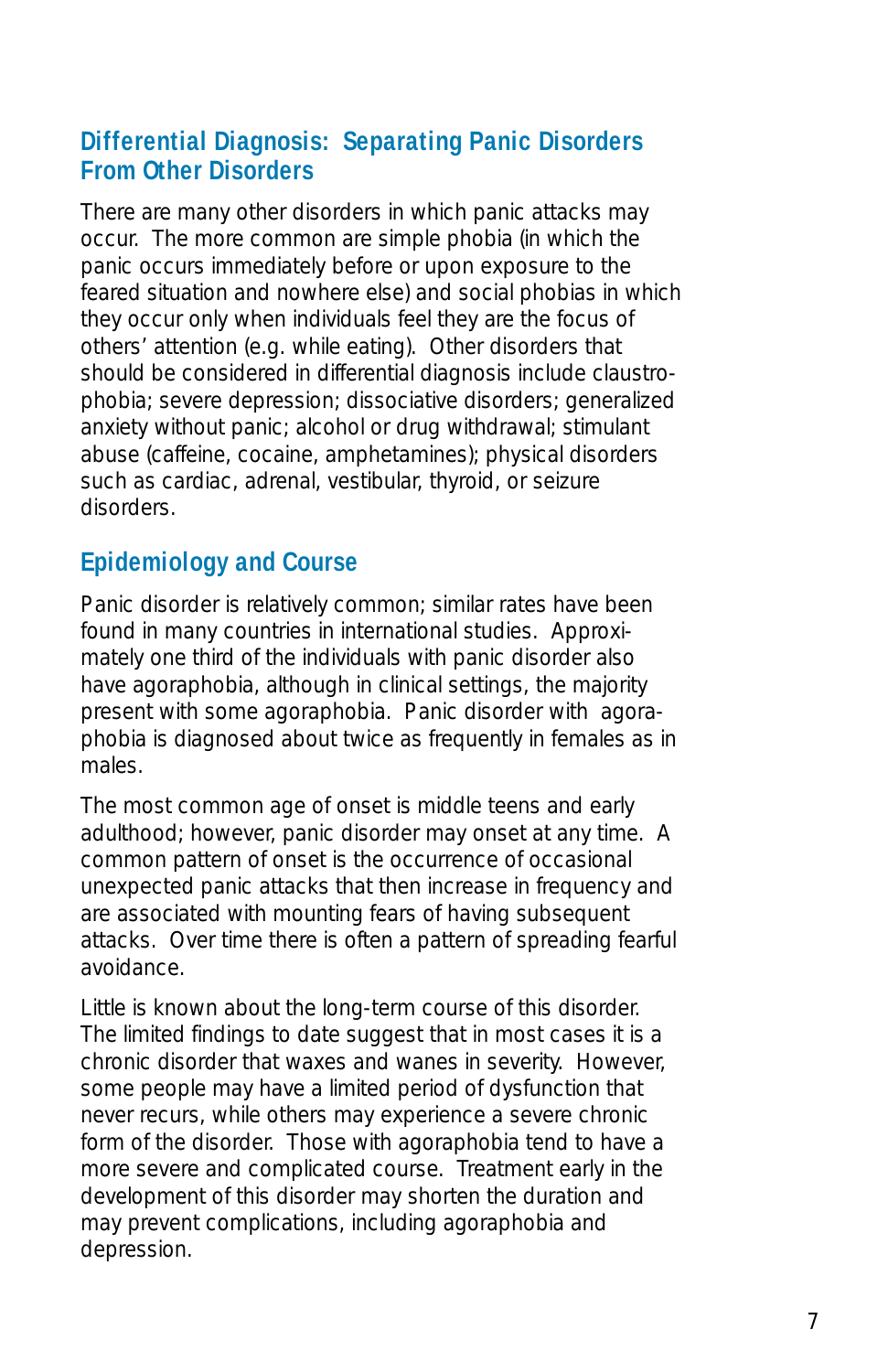## **Comorbidity: Associated Disorders**

Certain conditions have been found to be associated with panic disorder, particularly in those individuals with longstanding panic attacks and agoraphobia. These conditions include abuse of alcohol and drugs, depression, and other anxiety and personality disorders. Other medical disorders that occur more commonly in patients with panic disorder may include atypical chest pain, irritable bowel syndrome, asthma, and migraine.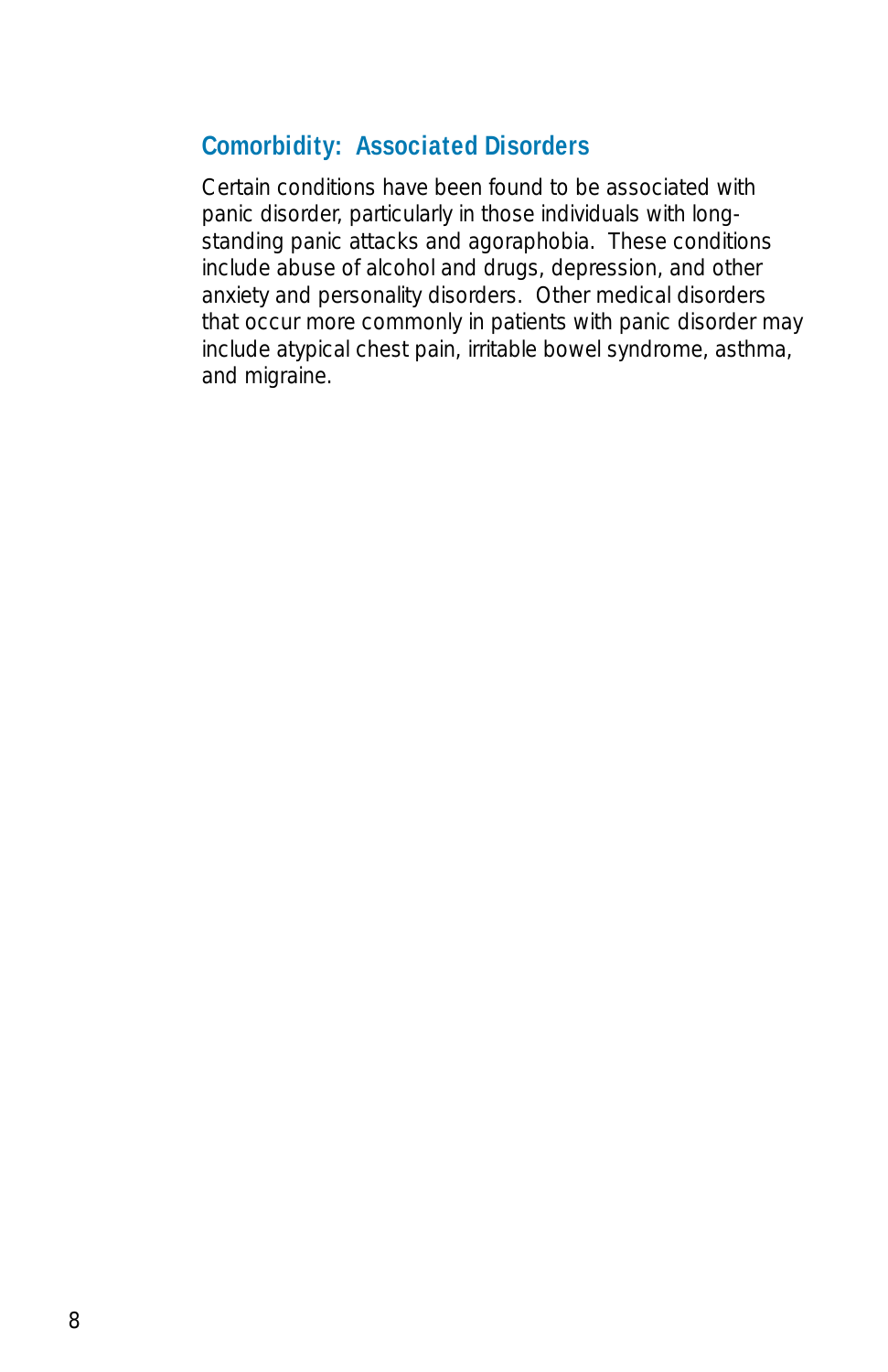# **What Are the Current Treatments? What Are The Short-Term and Long-Term Effects of Acute and Extended Treatment of This Disorder?**

Panic disorder is a treatable condition. The effectiveness of treatment should be evaluated on a number of dimensions: (1) acceptance and tolerance by patients; (2) reduction or elimination of panic attacks, reduction of clinically significant anxiety and disability secondary to phobic avoidance, amelioration of other common comorbid conditions such as depression; and (3) long-term prevention of relapse.

Several different classes of treatment have been shown to be clinically effective, including cognitive and behavioral, pharmacologic, and combinations of the two. The most commonly used behavioral approach is graduated exposure, aimed primarily at reducing phobic avoidance and anticipatory anxiety. Cognitive behavioral approaches, developed more recently, also treat panic attacks directly. These treatments involve cognitive restructuring, that is, changing of maladaptive thought processes and are generally used in combination with a variety of behavioral techniques, including breathing retraining and activities that target exposure to bodily sensations and external phobic situations. Ongoing assignments to practice the techniques are made by the therapist. These treatments seem to be well accepted by patients and typically involve weekly sessions for 8 to 12 weeks. Initial improvement is noted in many patients within 3 to 6 weeks of beginning treatment. Among the various psychotherapeutic approaches, combined treatments that include cognitive therapy in addition to other techniques appear to be most effective, especially in reducing panic attacks. Longer term followup of these interventions suggests a low relapse rate.

Pharmacologic treatments include tricyclic antidepressants, monoamine oxidase (MAO) inhibitors, and high-potency benzodiazepines. A significant proportion of patients do not easily tolerate certain of the tricyclics, whereas benzodiazepines are better accepted. Patients who tolerate tricyclics show significant improvement, with a reduced number of panic attacks during the period of treatment, ranging from 8 to 32 weeks in controlled trials. Benzodiazepines have a rapid onset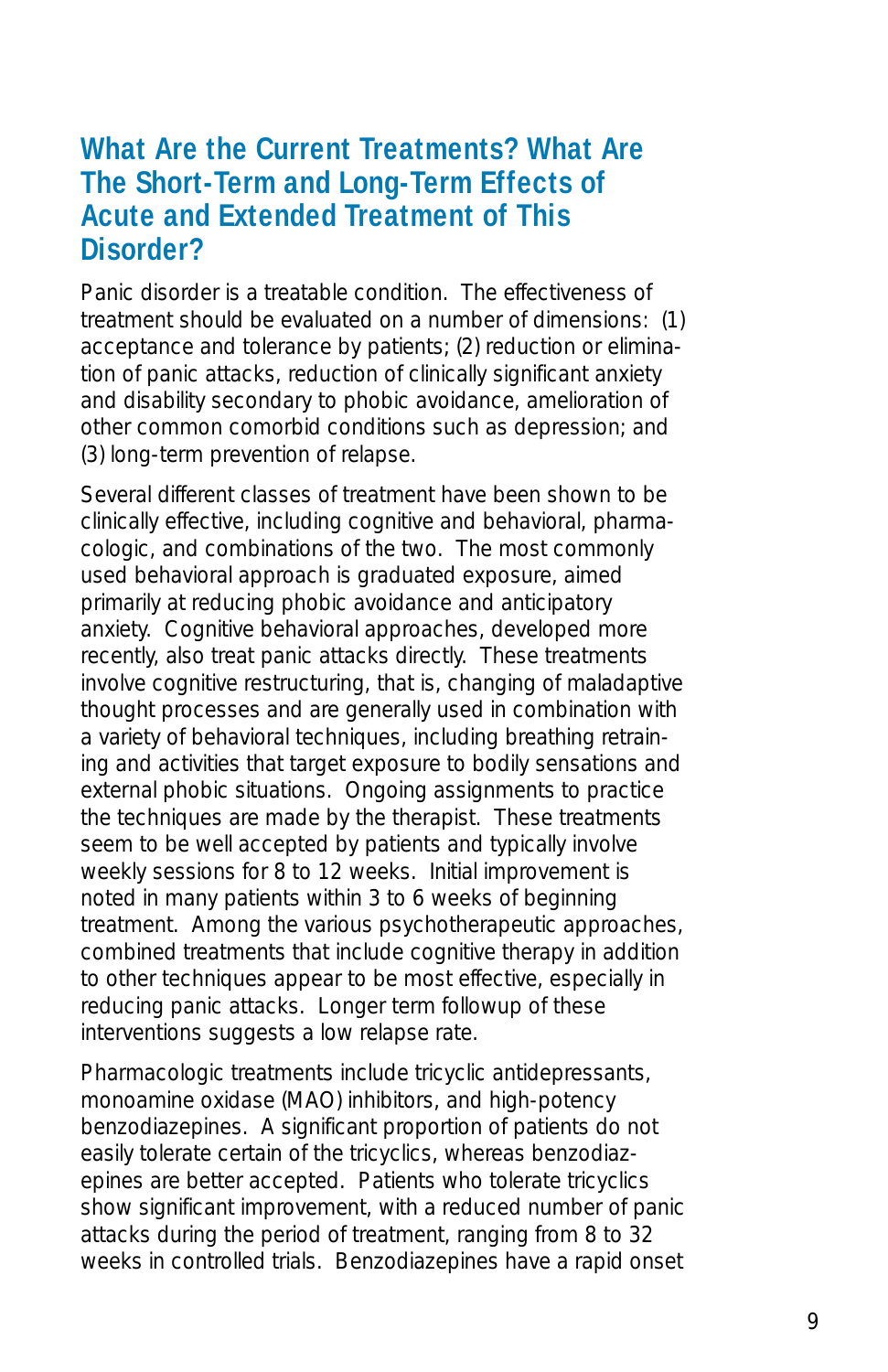of action with immediate reduction of panic symptoms, whereas antidepressants require 3 to 6 weeks to achieve therapeutic effect. In addition, the action of benzodiazepines in reducing anxiety between attacks is thought advantageous by some clinicians. Careful titration of medication to effective therapeutic doses with gradual increase in dosage is necessary. Very gradual increases may be particularly important with tricyclics in order to reduce attrition. Longer term duration of treatment probably increases clinical response. Gradual tapering of all medications when treatment ends is strongly indicated. The relapse rate following termination of medication for antidepressants is moderate but is probably higher for benzodiazepines. The relatively high response rate to the control conditions (placebo) needs further examination.

Few studies have examined combined behavioral and pharmacologic methods. There is some evidence that a combination of tricyclics and exposure therapy may have additive effects in the short term, but there is no evidence for long-term advantage over either method alone. Currently, there are few published studies available that assess the combined effect of cognitive and pharmacologic intervention, nor has the optimal sequence of combined methods been examined satisfactorily. Whether using a combination of two effective methods improves upon the effectiveness of either alone or is less effective than either alone is not a settled issue.

There are no controlled data on efficacy of treatment for panic disorder or other widely used approaches, such as psychodynamic psychotherapy.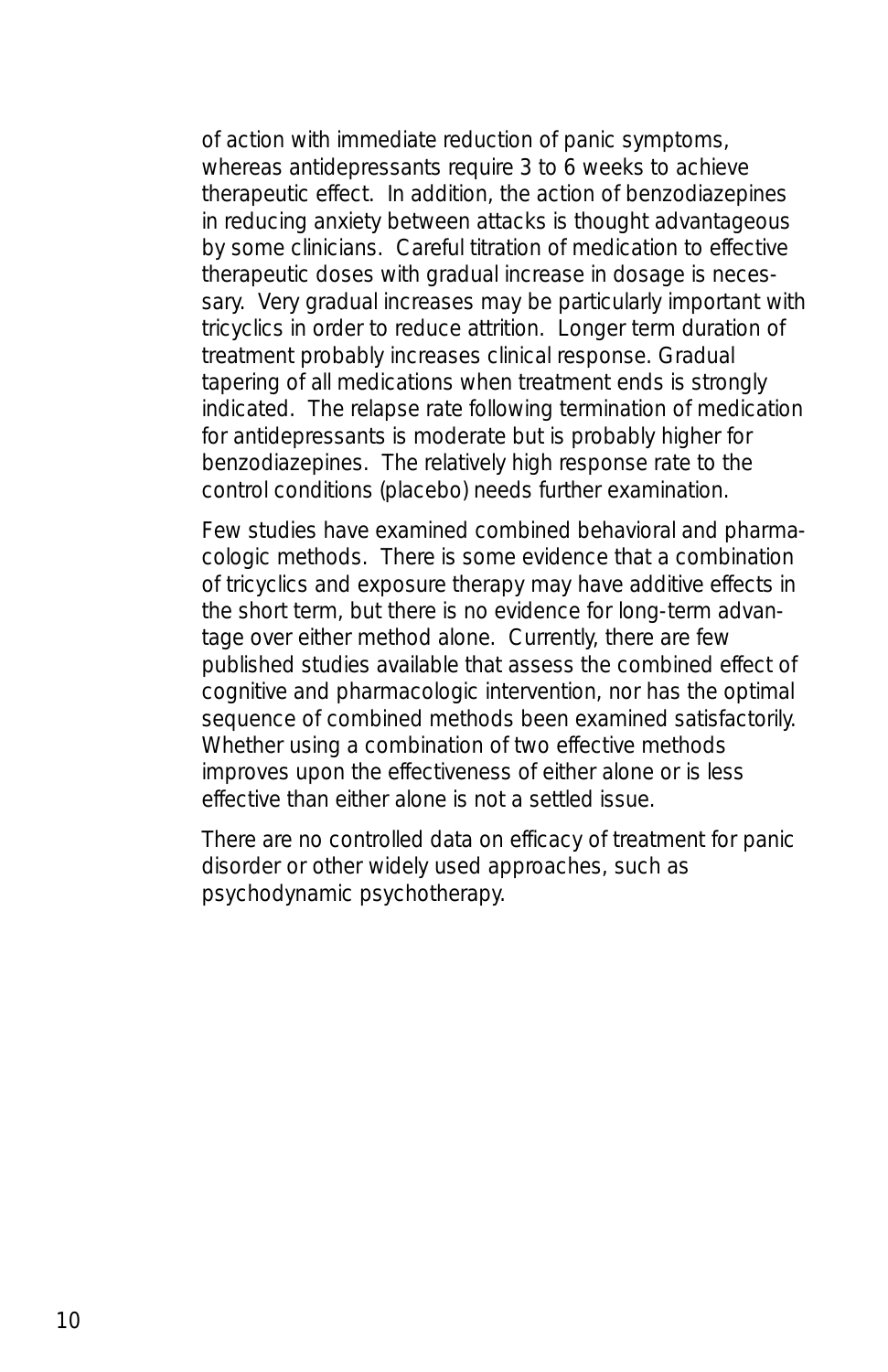# **What Are the Short-Term and Long-Term Adverse Effects of These Treatments? How Should They Be Managed?**

Adverse effects can be classified in a number of categories, including drug-related disturbances and other physical effects, adverse psychological and behavioral side effects, rebound effects (i.e., worsening of the disorder when treatment is removed), and misplaced confidence in unproven treatments that may preclude other treatments with a better chance of effectiveness. ...

The adverse effects discussed in this section are based on clinical research studies of panic disorder. It is unclear how and on what dimensions research patients may differ from the general clinical population; thus, the research samples may not be representative of the group of patients that present for treatment in a nonresearch, clinical setting.

In programs offering pharmacotherapy, individuals are not admitted to studies if they have preexisting medical conditions (including pregnancy) that would contraindicate the use of the medications under study. In both pharmacotherapy and cognitive-behavioral studies, individuals are typically referred elsewhere if the individual meets criteria for substance abuse.

# **Cognitive and Behavioral Treatments**

Cognitive and behavioral treatments are ordinarily well tolerated when applied by skilled therapists. Dropout rates in controlled studies range from 5 to 8 percent in the cognitivebehavioral therapies and between 12 and 16 percent in the relaxation and *in vivo* exposure-based treatments. Therapies that include cognitive techniques may also address accompanying depression. Although very few adverse affects of these treatments have been reported, there have been some instances of panic attacks induced by relaxation. This can be counteracted by a more gradual approach to relaxation and teaching the patient techniques for controlling the relaxation procedure. No other adverse effects have been reported.

## **Other Psychotherapies**

In the absence of any empirical studies examining the effectiveness of treatments other than cognitive and behavioral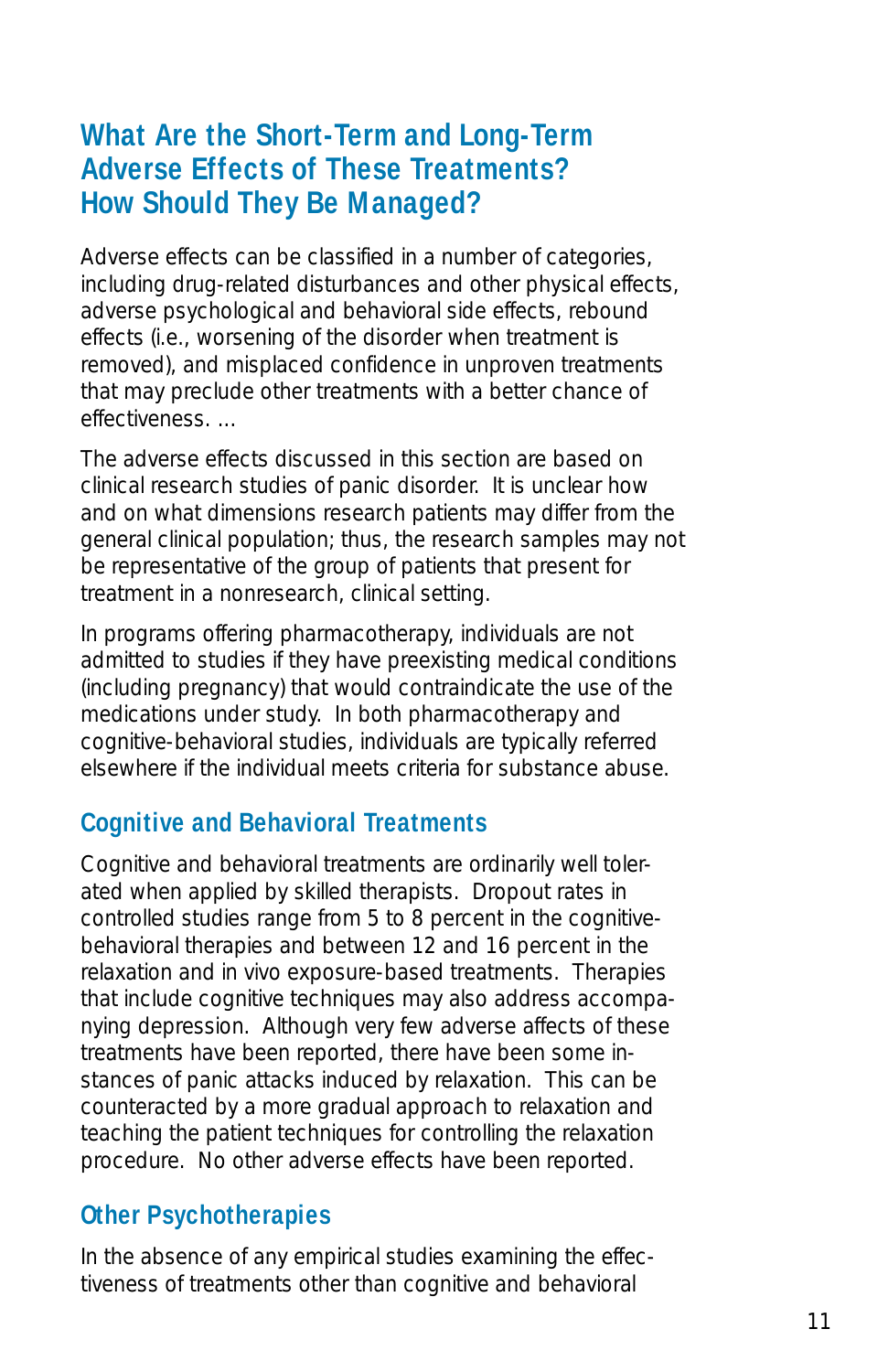therapies, no conclusions can be drawn about adverse effects. However, given that recent research results have identified useful pharmacotherapy and psychotherapy approaches, one risk of maintaining individuals in nonvalidated treatments of panic disorder is that misplaced confidence in the therapy's potential effectiveness may preclude application of more effective treatment. This can be particularly problematic with psychotherapy treatments if the nature of the therapeutic relationship makes it difficult for the patient to seek additional or alternate treatment. Psychotherapies without demonstrated effectiveness in panic, such as psychodynamic psychotherapy, however, may be helpful for other difficulties that the patient presents. Thus, when progress in the reduction of panic disorder is not apparent within 6 to 8 weeks, ancillary pharmacotherapy or cognitive behavioral treatment or a brief break in psychotherapy for these treatments should be considered.

## **Pharmacological Treatments**

With three effective classes of pharmacological agents now available in the treatment of panic disorder, risks and benefits of each need to be considered.

Tricyclic antidepressants offer the benefit of once-a-day dosing, a low risk of dependence, and no dietary restrictions. They also have a concomitant antidepressant effect that is frequently helpful. Adverse effects include anticholinergic side effects, low blood pressure, overstimulation, and weight gain. Taken together, these effects may cause up to 35 percent of patients to discontinue treatment before therapeutic benefits occur.

The benefits of MAO inhibitors include, as with the tricyclics, an antidepressant effect and a low risk of dependence. However, the anticholinergic effects may be lower than for the tricyclics. Sexual difficulties, particularly problems in orgasm, may occur as do hypotension and weight gain. One added complication, which may be difficult for some patients, is the need to follow a low tyramine diet.

One benefit of the benzodiazepines, because they have a rapid onset of action, is that they can be used to treat surges of anticipatory anxiety or panic. This "as needed" use of benzodiazepines should not replace the use of sufficient daily doses when that is indicated. Risks include sedation and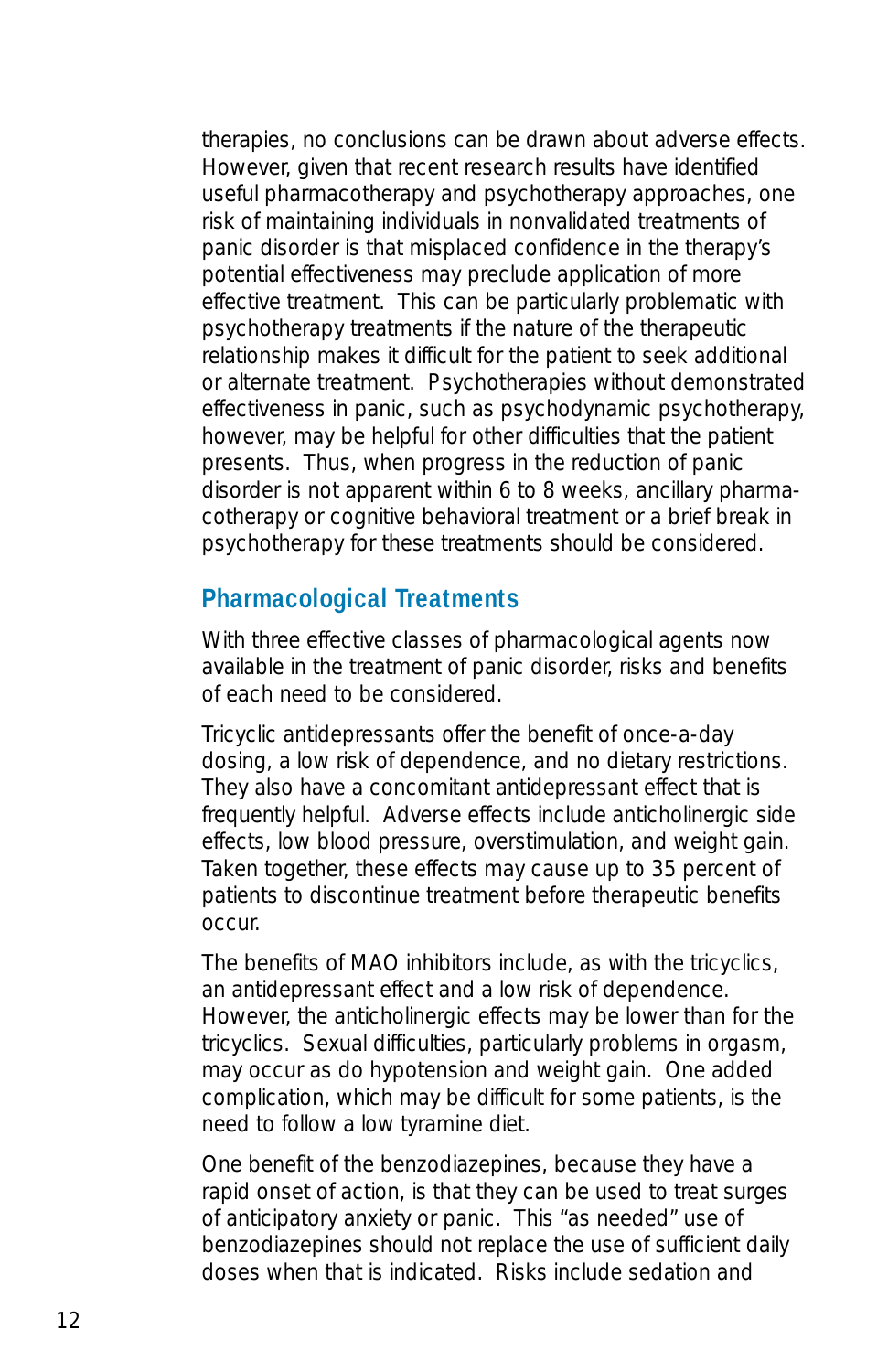psychomotor impairment. Benzodiazepines will interact with alcohol if it is not restricted. Although some of these adverse side effects largely subside after 4 to 6 weeks of treatment, subjective cloudiness may remain. The most serious risk with this class of medication is that of physical dependence. Withdrawal symptoms or a recurrence of panic symptoms during drug tapering is a definite risk with long-term treatment.

The attrition rate in pharmacologic studies varies with the drug under investigation. It is approximately 25 percent for the tricyclics, slightly lower for the MAO inhibitors, and approximately 15 percent for the high-potency benzodiazepines. Many of these dropouts appear directly related to the drug side effects. With imipramine, starting with a low dose and building up slowly may significantly reduce the risk of premature treatment termination. Similarly, the potential excessive use of benzodiazepines require caution in their use in individuals who have a history or risk of drug dependence. Care must be exercised in prescribing the tricyclic and the MAO inhibitor medications for individuals with cardiovascular disease; if acute relief is needed in such patients, high-potency benzodiazepines are the treatments of choice.

## **What Are Considerations for Treatment Planning?**

The practicing clinician does not usually see panic disorder in its pure form. Further, because there are a number of different treatment strategies with similar treatment efficacy in the acute phase, the central question becomes not "What is the treatment of choice?" but, "What factors need to be considered in choosing optimum treatment?" Decisions need to be made regarding choice of single modality, concurrent, or sequential interventions.

Primary care physicians or other clinicians who identify patients with panic disorder will need to address the issue of potential referral for treatments specific to panic disorder with or without agoraphobia.

The factors that need to be considered by any clinician include degree of urgency, comorbid conditions, history, and patient fit and compliance issues.

Each of these groups of factors will be examined independently both in terms of the assessment data required and their implications for strategic interventions.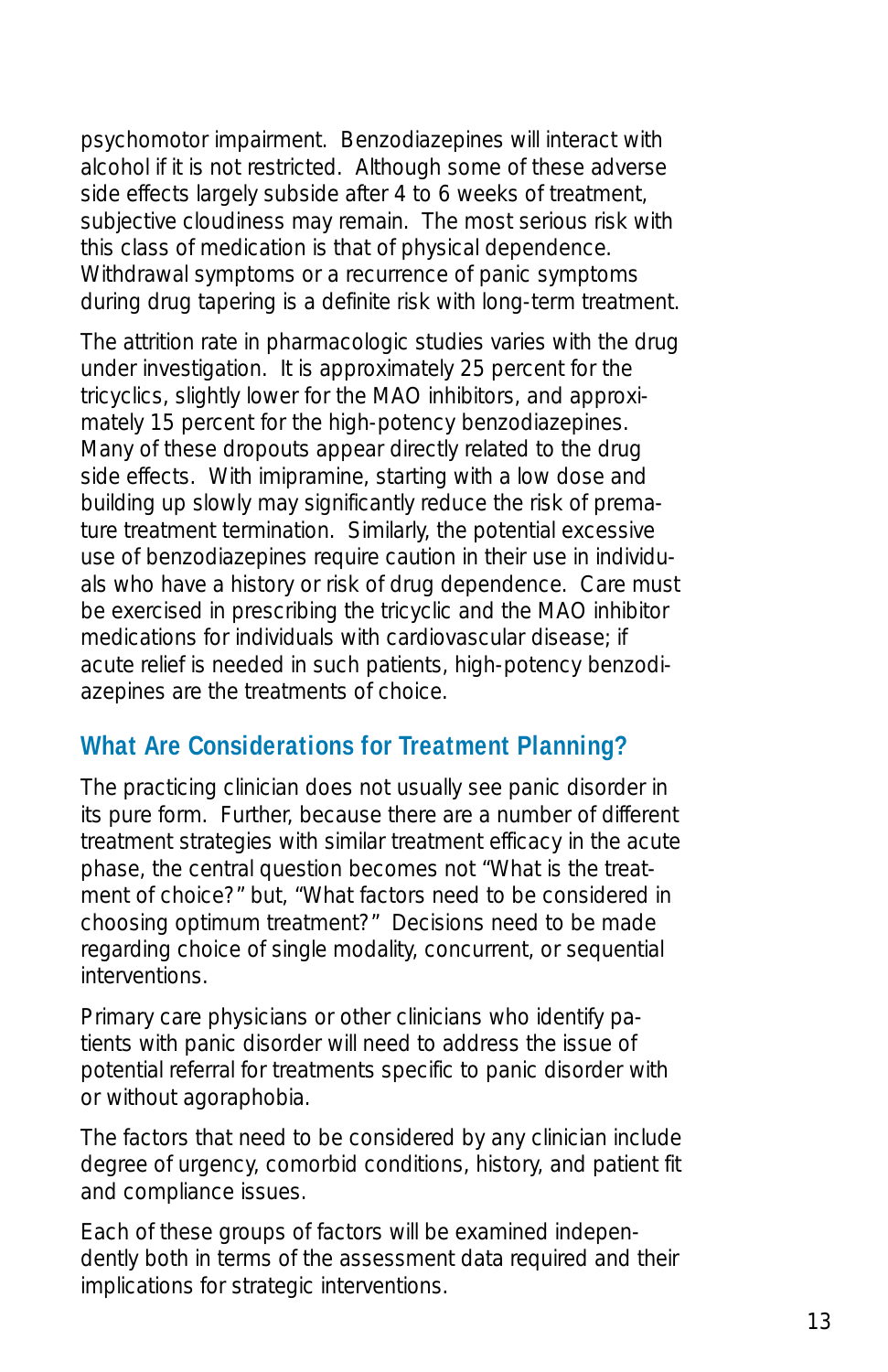## **Degree of Urgency**

There are cases of emergency such as medical complications secondary to the phobic fears (e.g., fear of swallowing leading to dehydration and weight loss), imminent loss of job or relationship, inability to undergo necessary medical procedures, children's welfare at risk, or acute and rapid generalization of phobic behavior. In such cases, mobilization of family resources or high-potency benzodiazepines may be the starting point for treatment once the patient has received basic educational information. This may be accompanied by cognitive-behavioral treatment, alternative medications, and other followup care. The patient's own subjective sense of urgency may or may not indicate a need for urgent intervention. A panic attack in and of itself is not an emergency. Common obsessive fears of losing control need to be carefully distinguished from actual imminent loss of control.

## **History**

The history of the patient and his or her family will yield critical information for treatment planning. Is this the first episode or one in a lifetime series? Has the patient ever received the diagnosis before? What treatments have been tried in the past, and were they successful in some or any measure? Is there a family history of psychiatric disorder or substance abuse? Did the patient or the family engage in or respond to any treatment? Were there recent events that may have triggered the current onset of symptoms, such as surgery, illness, childbirth, miscarriage, trauma, loss, or external stressors? Are there any known developmental vulnerabilities such as a history of abuse or dysfunctional family? The need for and advisability of including family or significant others in the educational and/or treatment process should be assessed.

## **Comorbid Conditions**

There are three kinds of medical conditions that may affect treatment planning and may need to be treated concurrently. These are (1) conditions that may affect the safety or efficacy of psychopharmacological treatments (such as some specific cardiovascular, pulmonary, gastrointestinal, or endocrine disorders; pregnancy; or lactation); (2) conditions with a prominent component of anxiety (such as thyroid disease, polycythemia, lupus, and pulmonary insufficiency); and (3)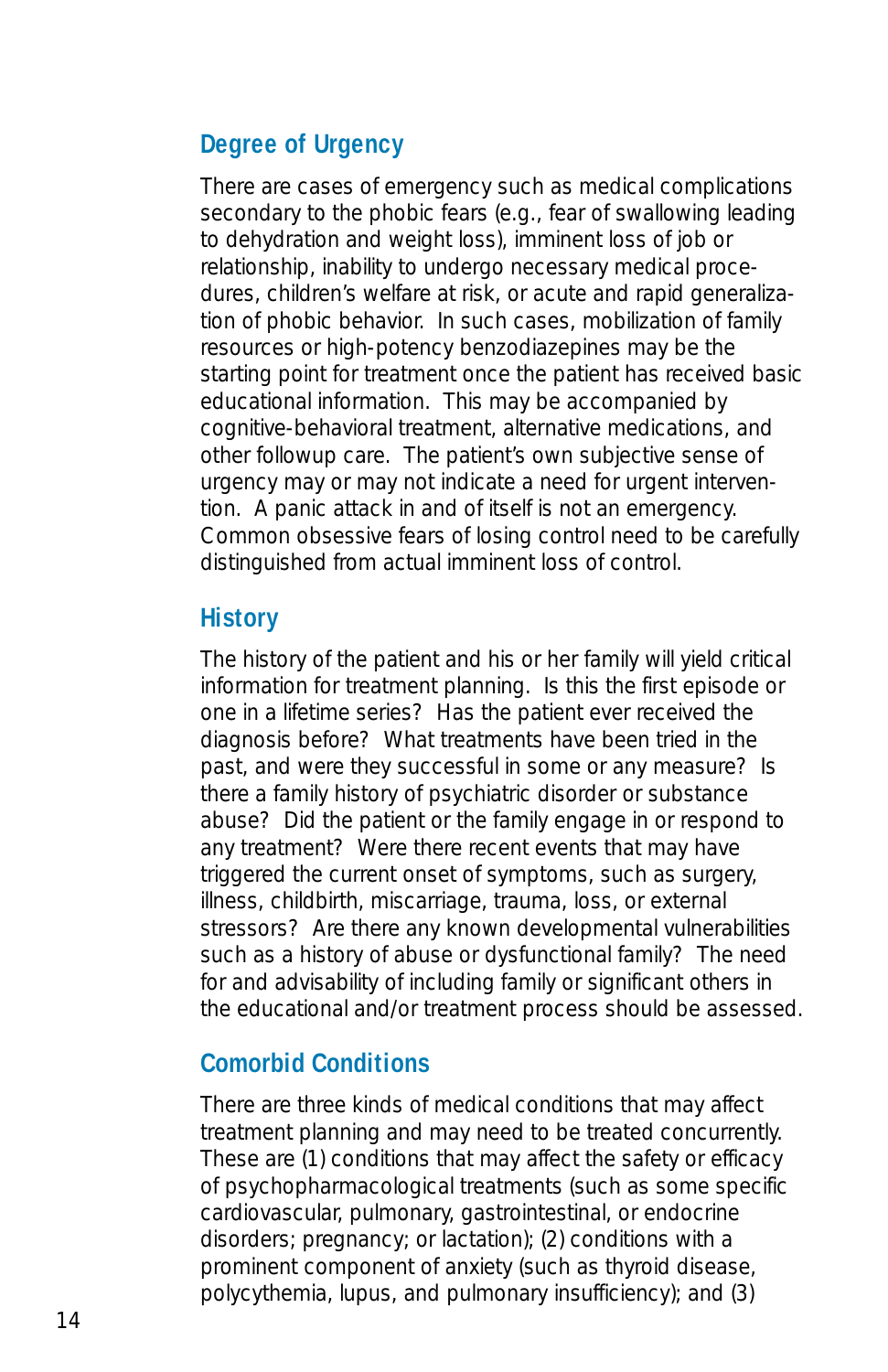conditions requiring treatment with medications such as vasoconstrictors, bronchodilators, or steroids, which may cause or exacerbate anxiety.

The necessity for a complete psychological assessment in addition to the medical workup cannot be overemphasized. Up to 70 percent of patients with panic disorder may have a comorbid psychological or psychiatric condition that will need to be included in the treatment planning and perhaps addressed therapeutically concomitantly or at a later point. A high percentage are depressed or demoralized secondary to suffering panic attacks but should be treated for panic first. Other conditions such as major depression, posttraumatic stress disorder, bipolar mood disorder, dissociative disorders, other anxiety disorders such as obsessive compulsive disorder or social phobia, eating disorders, or complex personality disorders may require concurrent treatment.

Finally, individuals need to be assessed explicitly regarding substance abuse, including alcohol, marijuana, opiates, hallucinogens, cocaine, over-the-counter drugs such as nasal sprays and diet pills, caffeinism, or benzodiazepine abuse. Patients in current withdrawal or active abuse must be treated for substance abuse before or concurrent with specific panic disorder treatment.

## **Patient Fit and Compliance Issues**

The clinician, in consultation with the patient, should select one of the treatments with demonstrated efficacy or a combination as the initial treatment. Selection should be based on patient preference in the context of a comprehensive assessment of urgency, history, and comorbidity. It may be the case that the selected treatment will require referral, consultation, or supervision.

The individual with panic disorder needs to be an active, fully informed participant in the treatment planning process. Education and demystification is frequently needed. This means advising the patient not only of the short-term benefits and risks but also of long-term benefits and risks where known and addressing the issue of long-term relapse prevention. The patient's initial degree of relief and motivation following education may give direction to the next step. Attitudes and concerns regarding various treatment options must be explored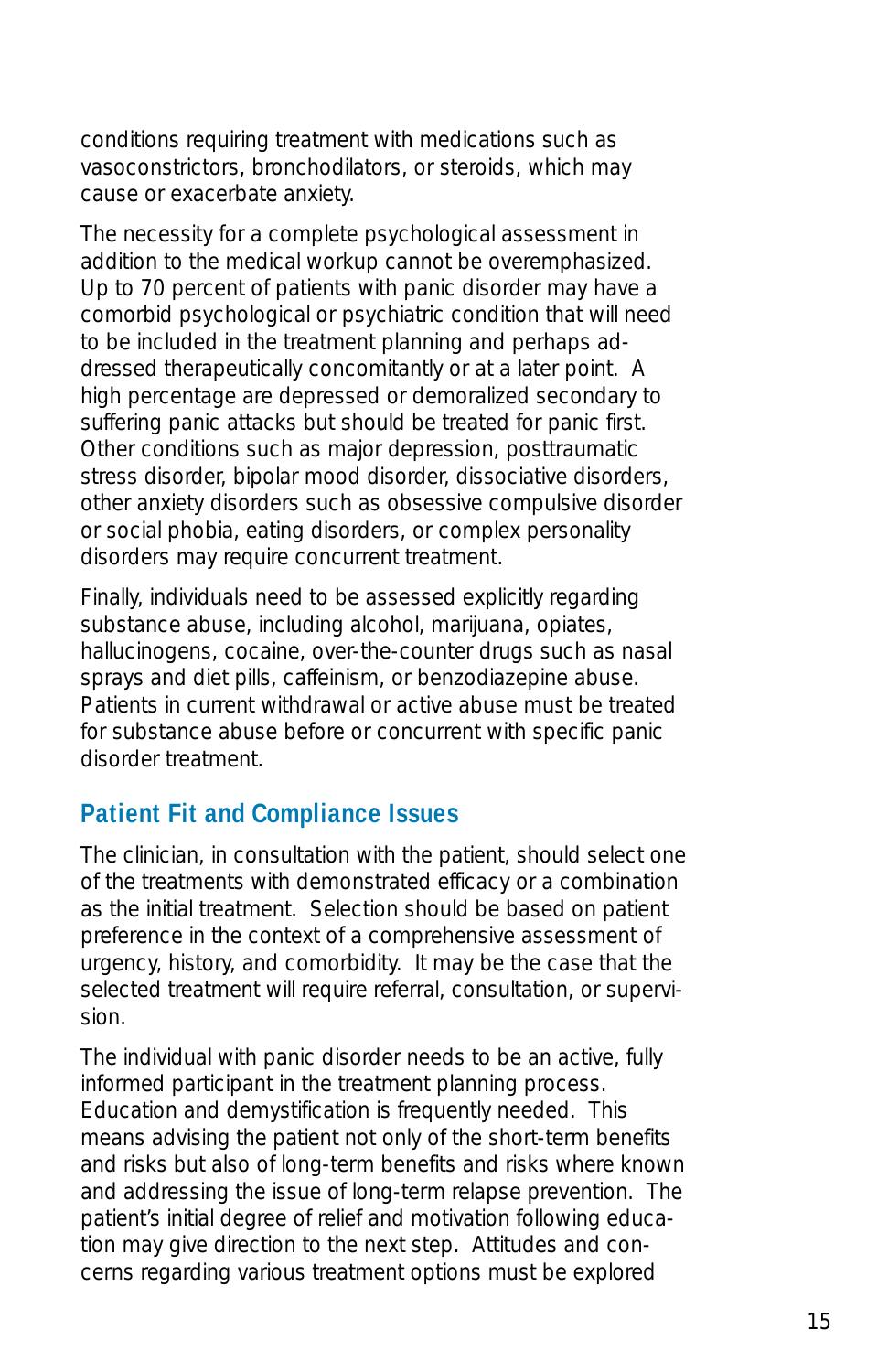and negotiated. The patient's request in presenting for treatment must be kept in mind. Answering questions such as "why me?" or "why now?" or "what is this about?" may establish a better foundation for treatment.

Patients should be given education about the disorder and encouragement to re-enter phobic situations gradually when medication alone is chosen as the initial treatment. Current research suggests that an absence of any noticeable improvement after about 6 to 8 weeks of *any* treatment should suggest a reassessment, consultation, or change of modality.

Particularly for those patients for whom there has been a chronic course or a history of multiple episodes of acute symptomatology, recovery, and relapse, longer term strategies need to be considered following the acute phase of treatment. Unfortunately, at this time, little is known regarding the relative long-term efficacy of maintenance doses of medication, other psychotherapies, changes in lifestyle aimed at stress reduction, or participation in ongoing self-help groups. These current practices have been shown to be of value in other disorders and may in the future be shown to be so in panic disorder as well. As with many other treatable disorders, access to effective care is at times limited by regulatory decisions, lack of financial resources, inadequate third party coverage, and stigma.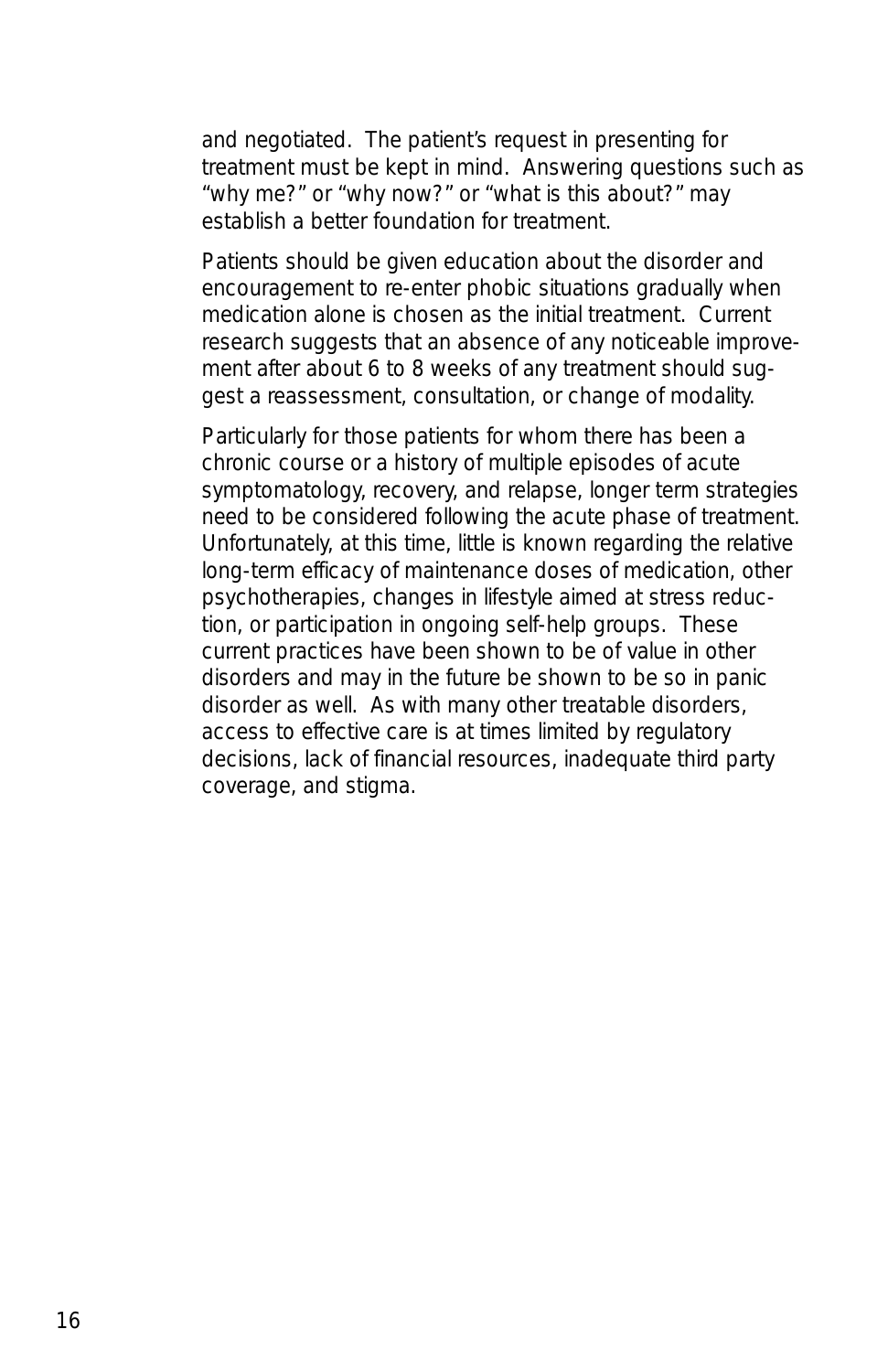# **What Are the Significant Questions for Future Research?**

As would be expected in a relatively new field, many research questions remain, and each new finding is likely to stimulate further questions. Among the most important questions are the following:

# **Identifying Those at Risk**

Although onset is known to be most frequent in adolescence and young adulthood, little is known about who is more likely to have an isolated attack, and, of those persons, who will go on to develop the full disorder, and what sequence of events may influence this. In this area, promising leads to follow are the investigation of temperament and personality; family and genetic patterns; developmental growth characteristics; and other biological, psychological, and environmental factors. Thus, both high-risk studies (e.g., children of high-risk families) and population studies are needed to answer these questions.

## **Course of Disorder**

Much of the information currently available is derived from cross-sectional studies and from short-term followup. Also needed are long-term prospective studies that track episodes and the context in which they occur over time, assessment of the development of comorbid conditions, treatment-seeking behavior, medical care utilization and costs with and without treatment for panic disorder, as well as changes in functioning and the quality of life.

# **Methodological Studies**

Currently, different measures, often idiosyncratic and some of undocumented quality, make comparison of subjects and results across studies difficult. More reliable, valid measures of all clinical features of panic disorder must be developed and standardized for general use. Similarly, there is a need for standardized methodologies for measuring all facets of outcome, including operational definitions of response, remission, recovery, and relapse.

Although field studies of diagnostic boundaries and criteria are ongoing, further research is required on the clinical definition of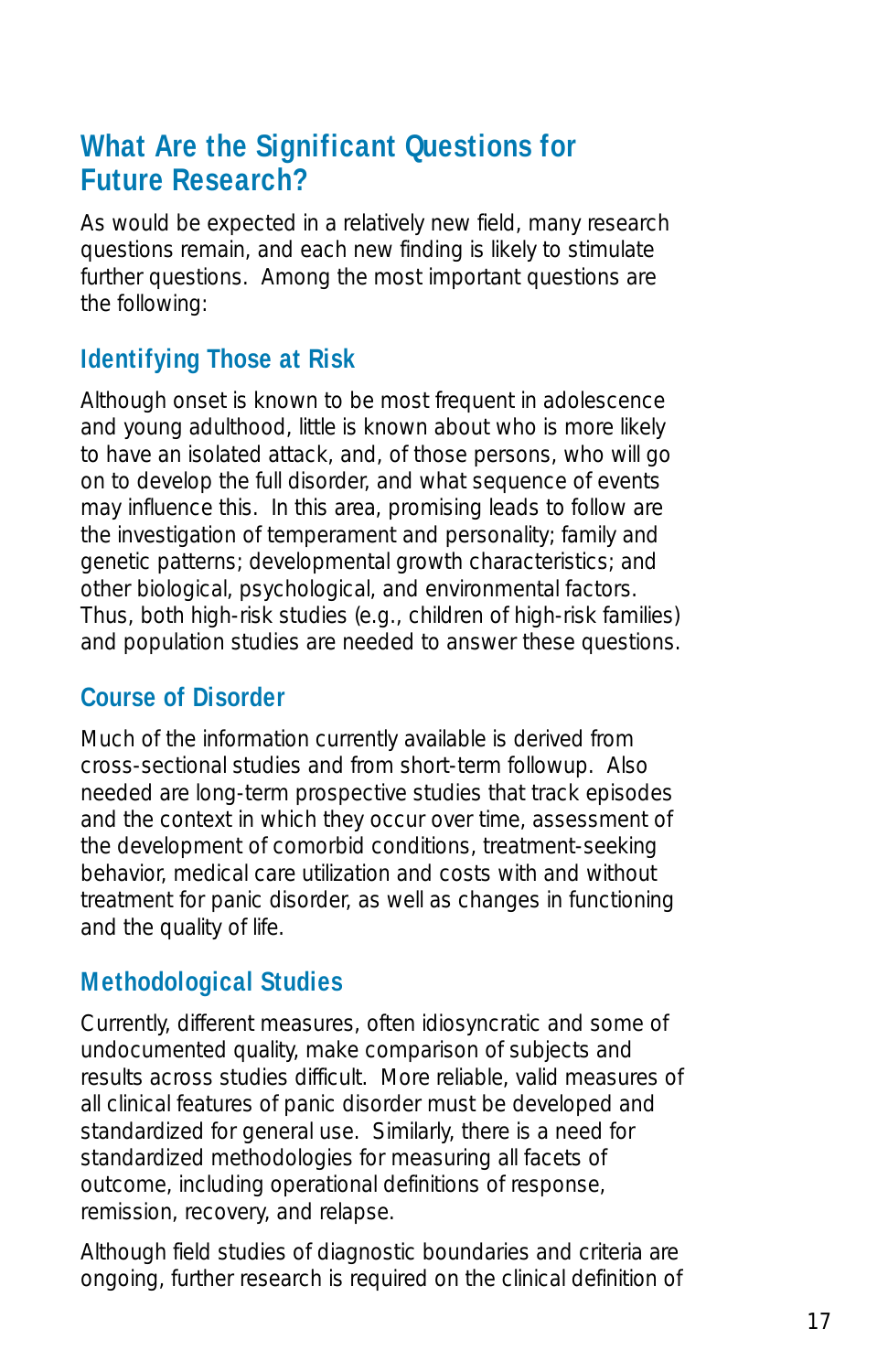panic disorder, including the validity of the diagnostic criteria and possible subtyping or variations of the disorder, which may have different natural histories or responses to treatment. Sensitive screening diagnostic instruments will be needed for population and genetic studies, prevention programs, and general clinical use.

## **Treatment Research**

It is essential that recruitment strategies, success rates, and inclusion and exclusion criteria be very carefully and fully documented in each clinical research study.

Current information does not permit satisfactory comparison of the effectiveness and value of cognitive-behavioral and pharmacological treatments. Not only are multisite studies and comparable control groups needed, but cross-disciplinary studies within sites will facilitate interprofessional exchange of knowledge and skills. Multisite studies should be done in which psychosocial and pharmacological therapies are compared with each other and to combinations of the two. Further research is needed on optimal duration of treatment and on strategies to maintain treatment response. Studies are also needed to ascertain the type and extent of training of clinicians necessary for effective intervention. Studies are needed to assess patient match with treatment methods, including the sequencing of treatments.

Patients who drop out of clinical trials should be carefully followed. Some clinical drug trials also have revealed a high placebo response, suggesting that there are nonspecific psychosocial, unsystematic exposure instructions, or other unspecified factors that may have a potential influence on therapeutic outcomes.

Finally, new emphasis should be placed on prevention research programs for individuals at risk.

## **Basic Research**

Current evidence supports familial prevalence, but there is only preliminary evidence for genetic transmission. Larger studies are needed to separate the genetic from the environmental contribution and to identify the most salient milieu influences (life events, family functioning, etc.). In such studies, there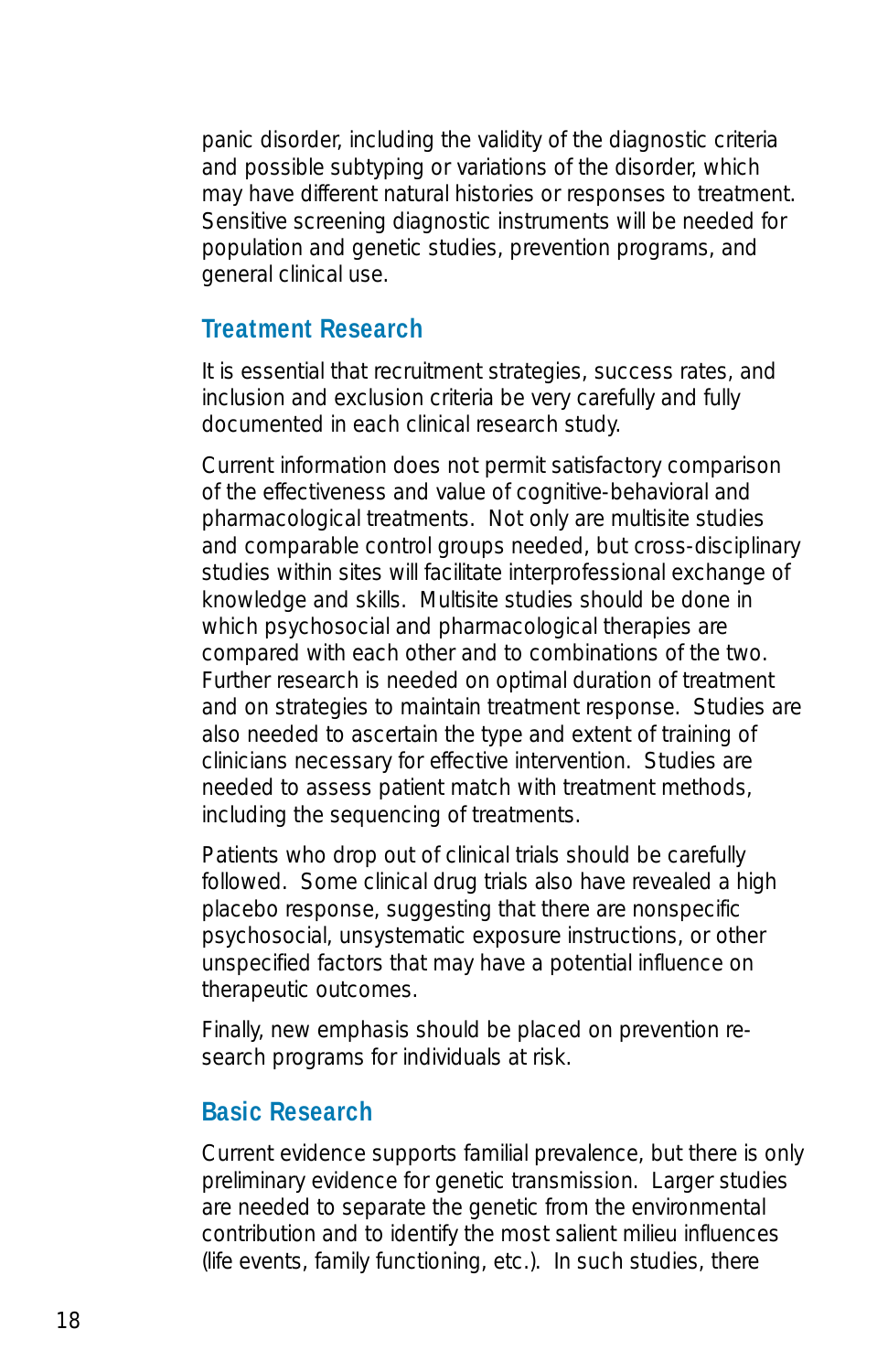should be a focus on identification of which diagnostic criteria are most likely to identify a genetic form of the disorder. Segregation studies should be done to determine likely patterns of transmission and to obtain estimates of genetic parameters necessary for the successful analysis of linkage studies.

Further basic studies of the biological and psychological underpinnings, as well as the influence of environmental factors associated with the disorder, are needed to understand its nature. Neurobiologic studies, including molecular approaches, and experimental studies of basic cognitive and behavioral processes will yield information and contribute to more effective treatment.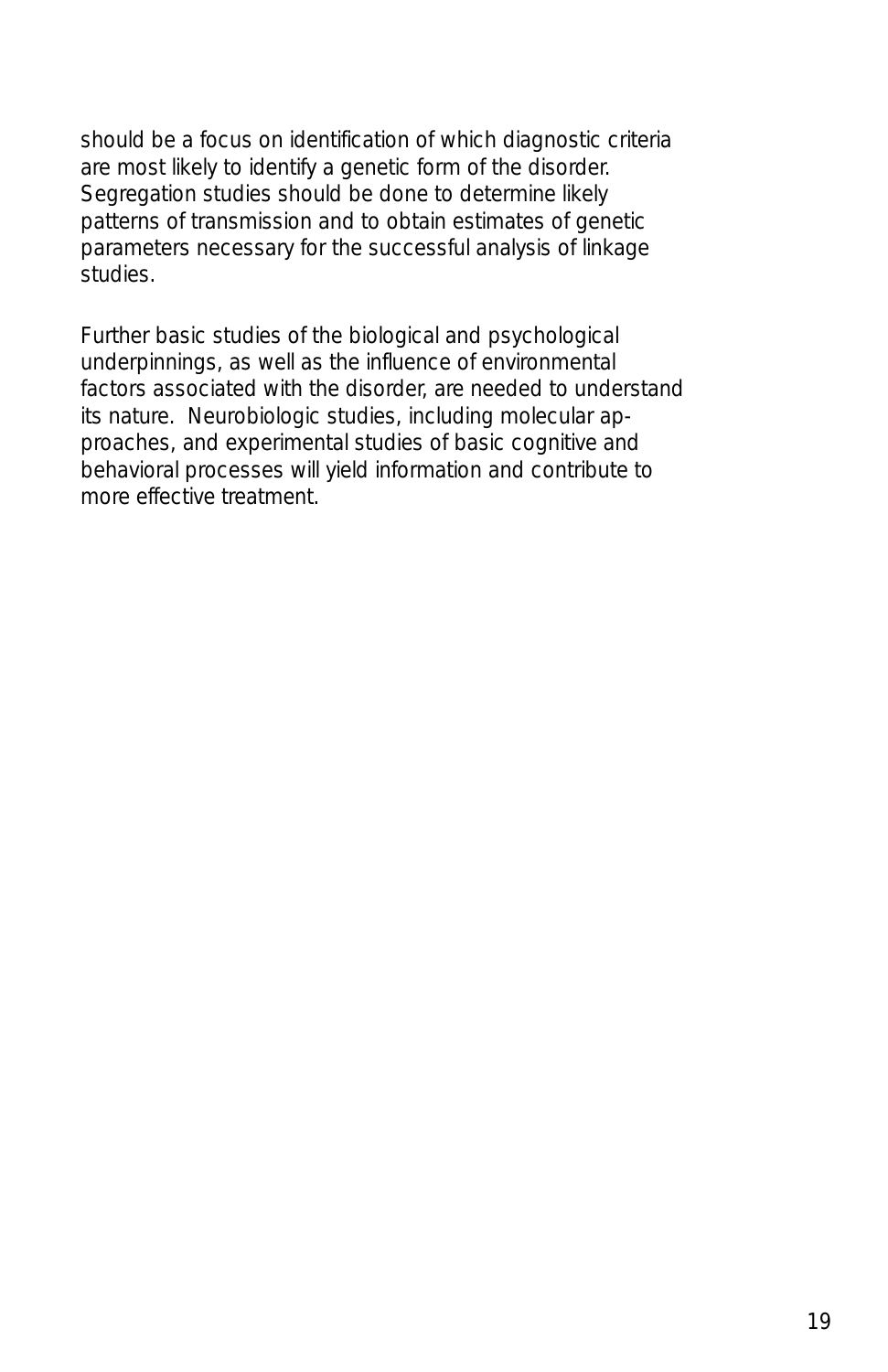# **Conclusions and Recommendations**

- Panic disorder is a distinct condition with a specific presentation, course, and positive family history and for which there are effective pharmacologic and cognitive-behavioral treatments.
- Treatment that fails to produce benefit within 6-8 weeks should be reassessed.
- Patients with panic disorder often have one or more comorbid conditions that require careful assessment and treatment.
- The most critical research needs are:
	- —the development of reliable, valid, and standard measures of assessment and outcome;
	- —the identification of optimal choices and structuring of treatments designed to meet the varying individual needs of patients; and
	- —the implementation of basic research to define the nature of the disorder.
- Barriers to treatment include awareness, accessibility, and affordability.
- An aggressive educational campaign to increase awareness of these issues should be mounted for clinicians, patients and their families, the media, and the general public.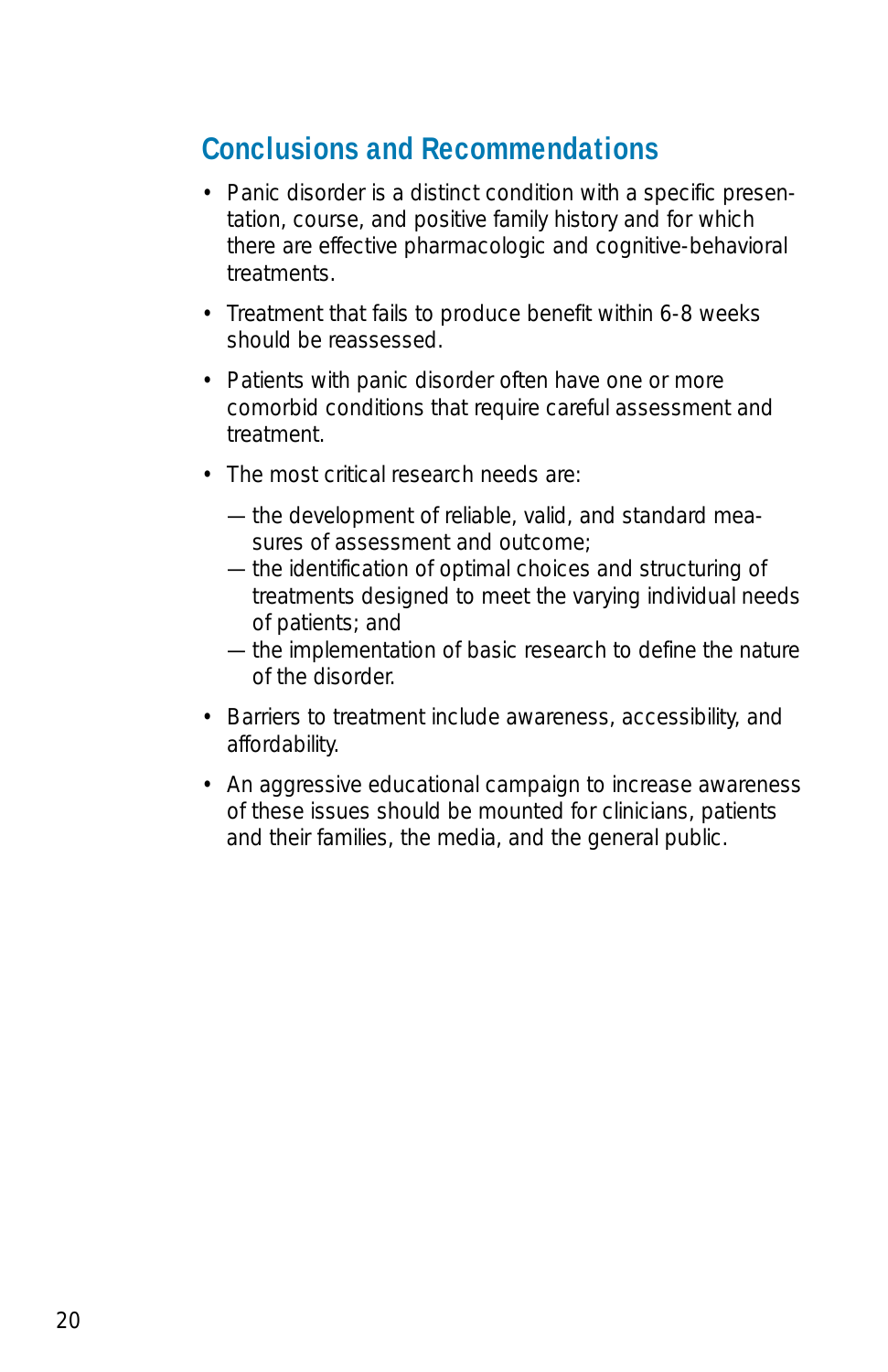## **Consensus Development Panel**

### **Layton McCurdy, M.D.**

Panel and Conference Chairperson Vice President for Medical Affairs and Dean Medical University of South Carolina Charleston, South Carolina

### **Frank A. DeLeon-Jones, M.D.**

Professor of Psychiatry University of California at Los Angeles Olive View Medical Center Los Angeles, California

### **Susan Dime-Meenan**

Executive Director National Depressive and Manic Depressive Association Chicago, Illinois

**Jean Endicott, Ph.D.**  Chief Department of Research Assessment and Training New York State Psychiatric Institute New York, New York

### **Raquel E. Gur, M.D., Ph.D.**

Professor of Psychiatry and Neurology Department of Psychiatry University of Pennsylvania Philadelphia, Pennsylvania

### **Helena Chmura Kraemer, Ph.D.**

Professor of Biostatistics in **Psychiatry** Department of Psychiatry and Behavioral Sciences Stanford University Stanford, California

## **Marsha M. Linehan, Ph.D.**

Professor of Psychology Psychology Department University of Washington Seattle, Washington

#### **Carl I. Margolis, M.D.**

Internal Medicine/Psychiatry Private Practice Rockville, Maryland

#### **Charles R. Marmar, M.D.**

Associate Professor of **Psychiatry** University of California at San Francisco **Director** Post-Traumatic Stress Disorder Program San Francisco Veterans Administration Medical Center San Francisco, California

#### **Susan Mineka, Ph.D.**

Professor of Psychology Department of Psychology Northwestern University Evanston, Illinois

### **Jeanne S. Phillips, Ph.D.**

Professor of Psychology Department of Psychology University of Denver Denver, Colorado

#### **Ray H. Rosenman, M.D.**

Director of Cardiovascular Research (Ret.) SRI International Menlo Park, California Associate Chief of Medicine Mt. Zion Hospital and Medical Center San Francisco, California

### **Peter C. Whybrow, M.D.**

Professor and Chairman Department of Psychiatry University of Pennsylvania School of Medicine Philadelphia, Pennsylvania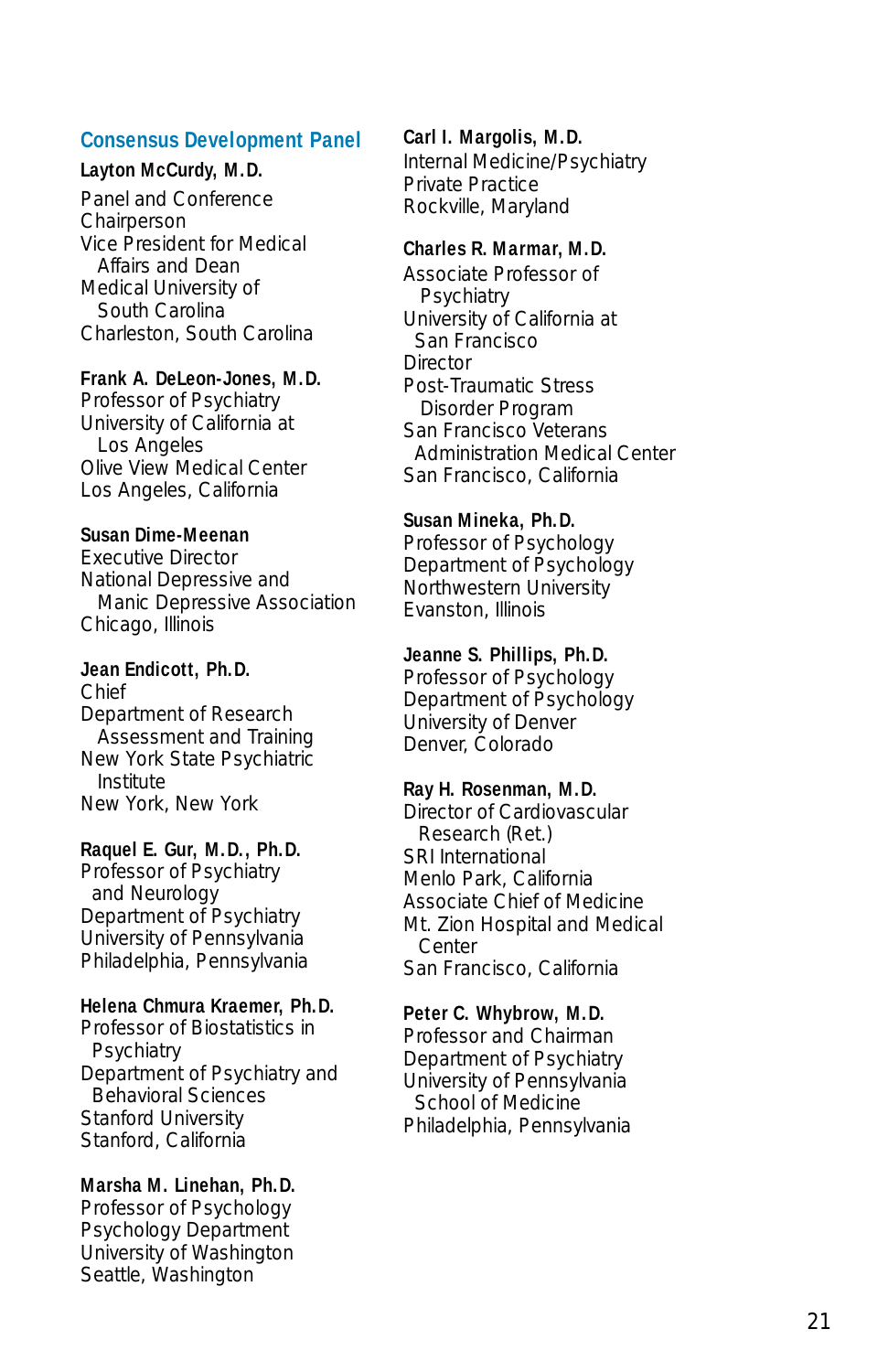### **Sally M. Winston, Psy.D.**

**Director** Anxiety Disorders Program Sheppard and Enoch Pratt **Hospital** Baltimore, Maryland

## **Speakers**

### **James C. Ballenger, M.D.**

"Acute Pharmacological Treatment of Panic Disorder: Standard Medications"

### **David H. Barlow, Ph.D.**

"Behavioral Treatment of Panic Disorder"

### **Dianne L. Chambless, Ph.D.**

"Discussion of Psychotherapy Treatments"

#### **David M. Clark, D.Phil.**  "Cognitive Therapy for Panic Disorder"

**Allen Frances, M.D.**  "Psychodynamic Treatment of Panic Disorders"

## **Jack M. Gorman, M.D.**

"New and Experimental Pharmacological Treatments for Panic Disorder"

### **George R. Heninger, M.D.**

"Mechanism of Action in the Pharmacotherapy of Panic Disorder"

### **Wayne Katon, M.D.**

"Primary Care Panic Disorder Manaagement Model"

### **Heinz Katschnig, M.D.**

"The Long-Term Course of Panic Disorder"

### **Gerald L. Klerman, M.D.**

"A Critique of the Research Literature on Combined Treatment of Panic Disorder Discussion"

### **Michael R. Liebowitz, M.D.**

"Diagnosis and Clinical Course of Panic Disorder With and Without Agoraphobia"

### **Larry K. Michelson, Ph.D.**

"Risk-Benefit Issues in Psychosocial Treatment of Panic Disorders"

### **S. Rachman, Ph.D.**

"Mechanisms of Action in Psychosocial Treatments of Panic Disorder"

### **Karl M. Rickels, M.D.**

"Risk/Benefit Issues in Pharmacological Treatment of Panic Disorders"

### **M. Katherine Shear, M.D.**

"The Future"

## **Michael J. Telch, Ph.D.**

A Critique of the Research Literature on Combined Treatment of Panic Disorder"

### **Thomas W. Uhde, M.D.**

"Discussion of Pharmacotherapy"

### **Myrna M. Weissman, Ph.D.**

"The Epidemiology and Genetics of Panic Disorder"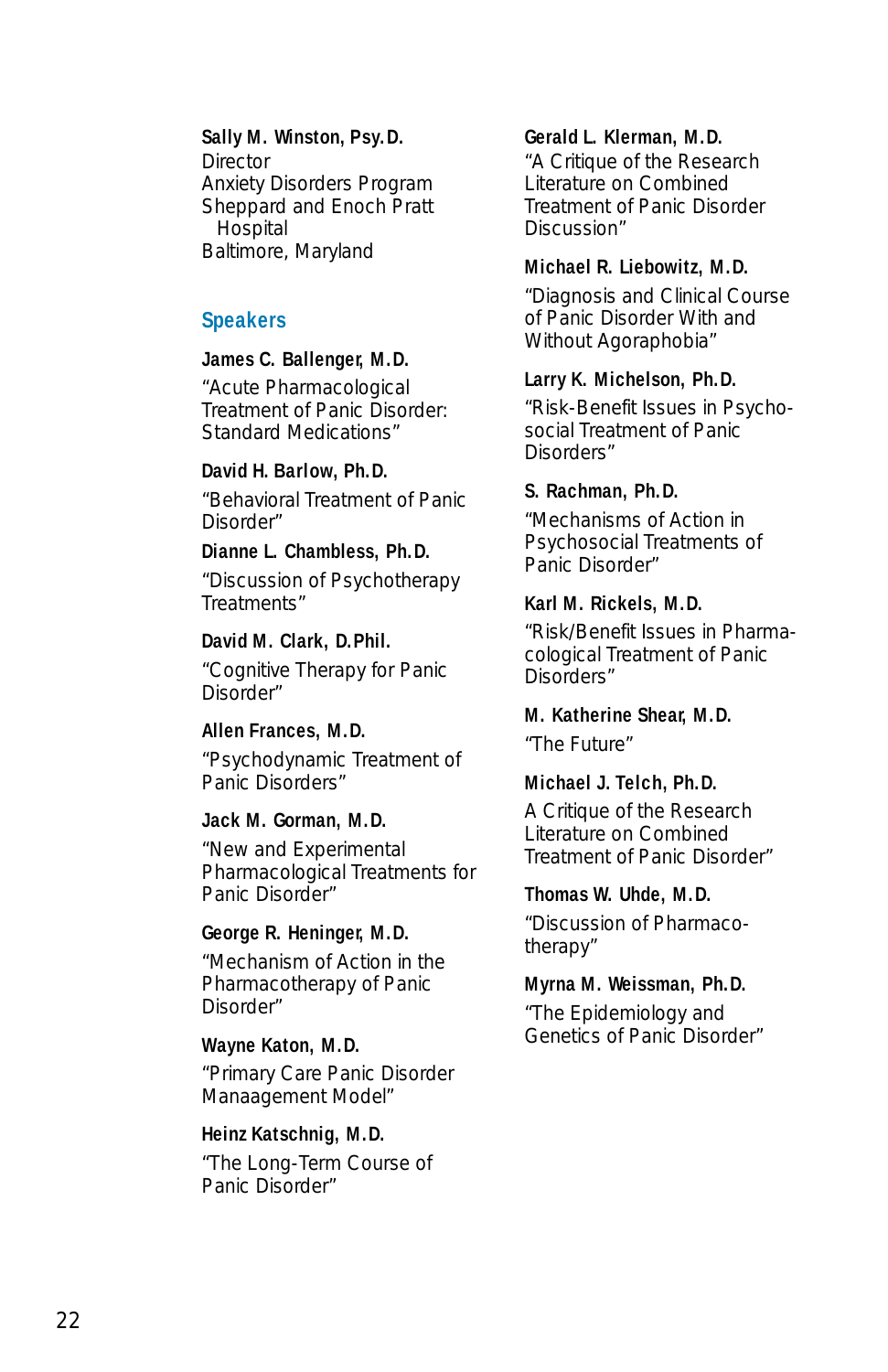## **Planning Committee**

## **Robert M.A. Hirschfeld, M.D.**

Planning Committee Chairperson Chairman Department of Psychiatry and Behavioral Science University of Texas Medical Branch at Galveston Galveston, Texas

### **James C. Ballenger, M.D.**

Professor and Chairman Department of Psychiatry and Behavioral Sciences **Director** Institute of Psychiatry Medical University of South **Carolina** Charleston, South Carolina

## **David H. Barlow, Ph.D.**

Distinguished Professor of Psychology Department of Psychology University at Albany State University of New York Albany, New York

## **Lynn Cave**

Information Office National Institute of Mental Health Alcohol, Drug Abuse, and Mental Health Administration Rockville, Maryland

## **Marsha Corbett**

**Director** Office of Scientific Information National Institute of Mental Health Alcohol, Drug Abuse, and Mental Health Administration Rockville, Maryland

## **Jerry M. Elliott**

Program Analyst Office of Medical Applications of Research National Institutes of Health Bethesda, Maryland

## **Paul Emmelkamp, Ph.D.**

Professor of Clinical Psychology and Psychotherapy Academic Hospital Department of Clinical Psychology Groningen, The Netherlands

## **John H. Ferguson, M.D.**

**Director** Office of Medical Applications of Research National Institutes of Health Bethesda, Maryland

## **William H. Hall**

Director of Communications Office of Medical Applications of Research National Institutes of Health Bethesda, Maryland

## **Lewis L. Judd, M.D.**

Professor and Chairman Department of Psychiatry School of Medicine University of California at San Diego La Jolla, California

## **Martin B. Keller, M.D.**

Professor and Chairman Department of Psychiatry and Human Behavior Brown University Butler Hospital Providence, Rhode Island